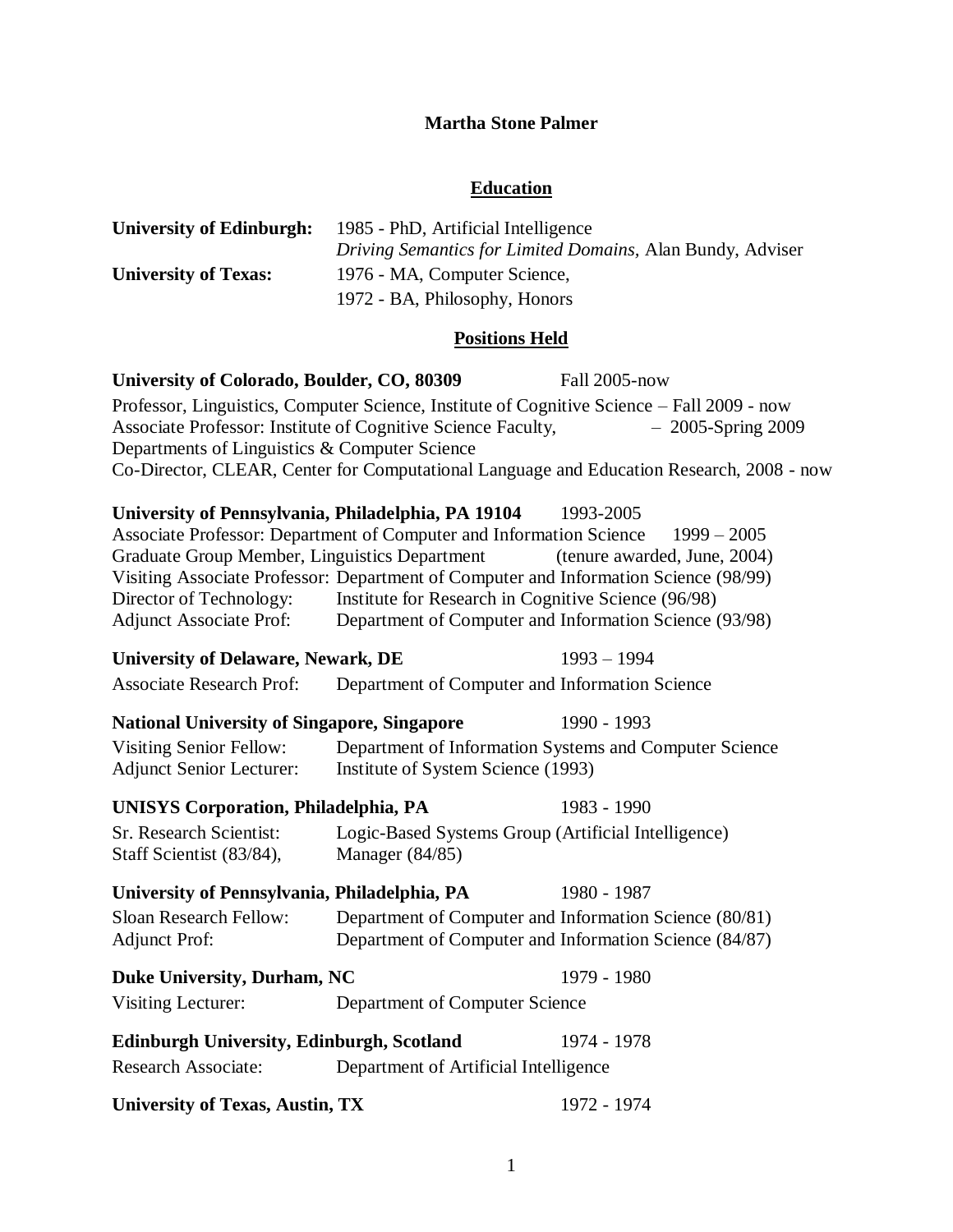Research Associate: Departments of Psychology and Computer Science

#### **Honors/Distinctions**

**Awards:** The 2010 Boulder Faculty Assembly Research Award - The Boulder Faculty Assembly represents the faculty on the University of Colorado Boulder Campus. It presents up to four faculty awards annually in each of three areas teaching, research and service. **Elected Leadership Positions:** President Pro-Tem, Association of Computational Linguistics (ACL), 2006, (Vice-President-Elect, 2003, Vice-President, 2004, President, 2005). Chair, ACL-SIGHAN (Special Interest Group on Chinese Language Processing), 2001-2003. Chair, ACL-SIGLEX (Special Interest Group on the Lexicon), 1994-2000. **Director**, Summer Linguistics Institute, University of Colorado, 2011 **Instructor,** Summer Linguistics Institute, Stanford University, 2007 **Lecturer**, The Vilhem Malthesius Lecture Series, Charles University, Prague, the Czech Rep, 2006. **Conference Chair:** Co-Chair, 34th Annual Meeting of the Association for Computational Linguistics (ACL), University of California, Santa Cruz, CA., June 23-28, 1996 Local Arrangements Chair, 40th Meeting of the Association for Computational Linguistics (ACL-02), U. of Pennsylvania, Philadelphia, PA, July 7 - 12, 2002. Local Arrangements Co-Chair, The Meeting of the North American Chapter of the Association for Computational Linguistics, (NAACL-HLT 2009), University of Colorado, Boulder, CO, 2009 **Journal Editor:** Co-Editor, *Journal of Natural Language Engineering*, Cambridge University Press, 2006- <http://journals.cambridge.org/action/displayJournal?jid=NLE> Co-Editor, *LiLT: Linguistic Issues in Language Technology* (a new on-line journal, *CSLI* Studies in Computational Linguistics ONLINE, Stanford University), First Issue, 2008 <http://csli-publications.stanford.edu/LiLT/index.html> **Editorial Boards**: Language Resources and Evaluation Journal, 2007-20010

## **Invited Presentations (1997-2009):**

*Semlink: Linking PropBank, VerbNet and FrameNet* Keynote Address, 8<sup>th</sup> International Conference on the Generative Lexicon, (GenLex09) Pisa, Italy, September 17-19, 2009 *Knowing a Word(sense) by the company it keeps* Keynote Address, Unsupervised and minimally supervised learning of lexical semantics Workshop NAACL-09, Boulder, CO, June 5, 2009 *Knowing a Word(sense) by the company it keeps* Keynote Address, 8<sup>th</sup> International Conference on Computational Semantics, (IWCS-8) Tilburg, The Netherlands, January 7-9, 2009 *The Relevance of a Cognitive Model of the Mental Lexicon to Automatic Word Sense Disambiguation – and Vice Versa*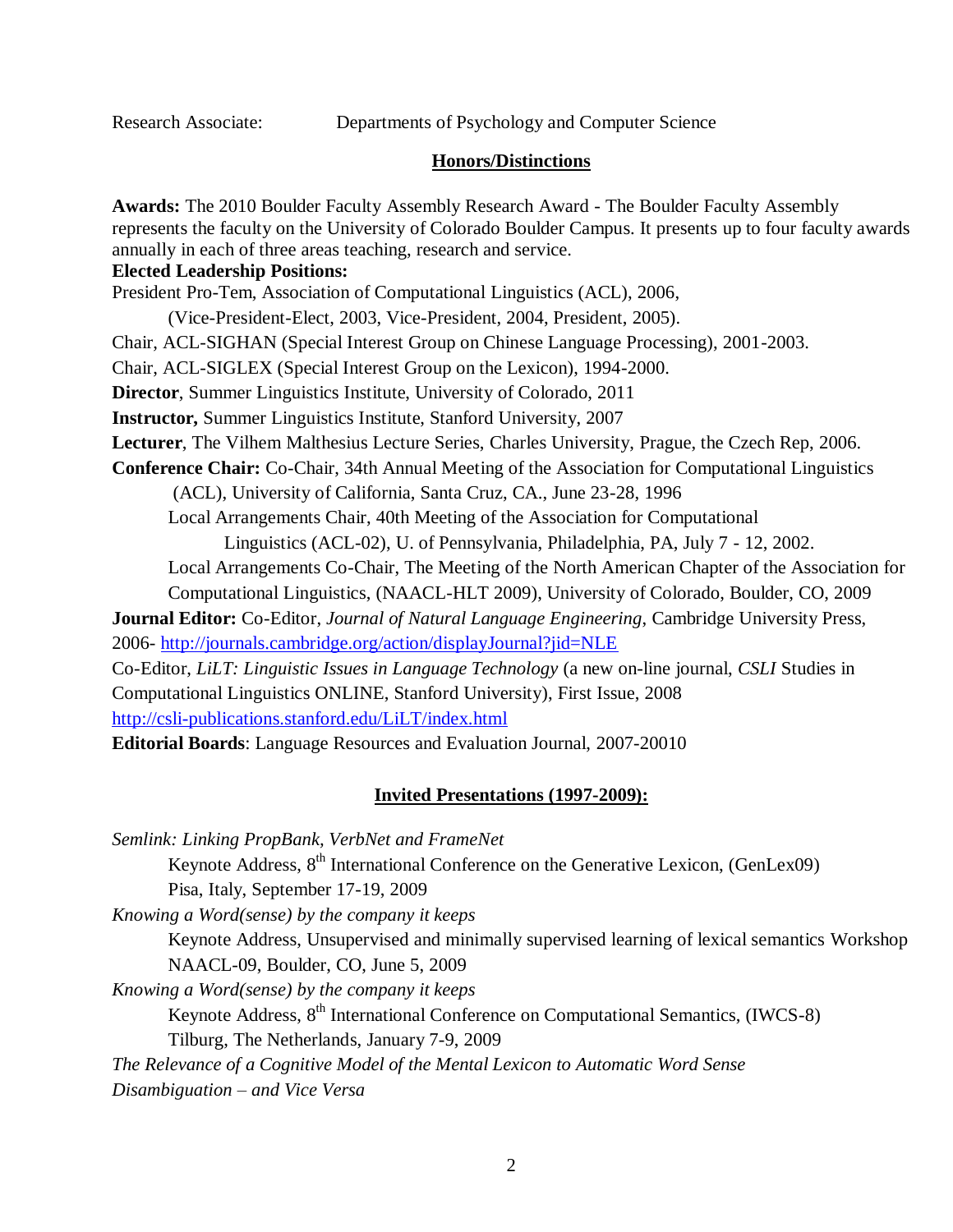Keynote Address, Workshop on Human Judgments in Computational Linguistics, COLING-08 Manchester, UK, August 24, 2008. *Delving Deeper into Semantics* Naval Research Lab Washington, D.C., April 11, 2008 *Semlink – Linking PropBank,VerbNet and FrameNet* Lymba, Dallas, TX, Dec 21, 2007 Ling Circle, Linguistics Department, University of Colorado, Nov 28, 2007 *Linguistic Annotation* Umbria,Inc. Dec, 7, 2007 *Computational Lexical Semantics, 3 Lectures,* The Vilhem Malthesius Lecture Series, Institute of Formal and Applied Linguistics, Faculty of Mathematics and Physics, Charles University, Prague, Czech Rep,. Dec 4-8, 2006. *Semlink – Linking PropBank, VerbNet and Framenet* The Fifth Workshop on Treebanks and Linguistic Theory, TLT 2006, Prague, Czech Republic, Dec 1&2, 2006. Powerset, Inc., Palo Alto, CA, June 27, 2006. TJ Watson Research Lab, IBM, June 8, 2006. ISO-SIGSEM Meeting at ISI, Marina del Rey, April 21, 2006. *Using statistics to Generalize Semantic Role Labeling (with Jim Martin)* ICS Colloquium Series, U of Colorado, Boulder, CO, February 17, 2006. *Putting Meaning into Your Trees,* UCHSC Center for Computational Pharmacology, Aurora, CO, January 23, 2006. Computer Science Department, University of North Texas, Denton, TX, April 1, 2005. Computer Science Department, Villanova University, Villanova, PA, March, 2005. Computer Science Department, Graduate Research Symposium, Penn, Phila, PA, Oct 22, 2004. Computer Science Department, University of Texas, Austin, TX, October 15, 2004. Cycorp, Inc., Austin, TX, October 14, 2004. Invited Talk, Cognitive Science Conference 2004, Chicago, ILL, Aug 7, 2004. Invited Talk, Conference on Natural Language Learning, NAACL04, Boston, MASS,May 7, 2004. Center for Advanced Study of Language, University of Maryland, College Park, April 22, 2004. Computer Science Department, University of Illinois, Urbana-Champaign, IL, April 15, 2004. Linguistics Department, Colorado University, Boulder, Colorado, April 1, 2004. Computer Science Department, Harvard University, Cambridge, MASS, March 4, 2004. Computer Science Department, Rochester University, Rochester, NY, February 16, 2004. Natural Language Processing Colloquium, Columbia University, NYC, NY, Jan. 29, 2004. Charles University, Prague, The Czech Republic, Dec. 18, 2003. LORIA-INRIA, Nancy, France, Nov. 14, 2003. Computational Linguistik, Saarbrücken University, Nov. 13, 2003. Cognitive Science Lab, Princeton University, Nov. 7, 2003.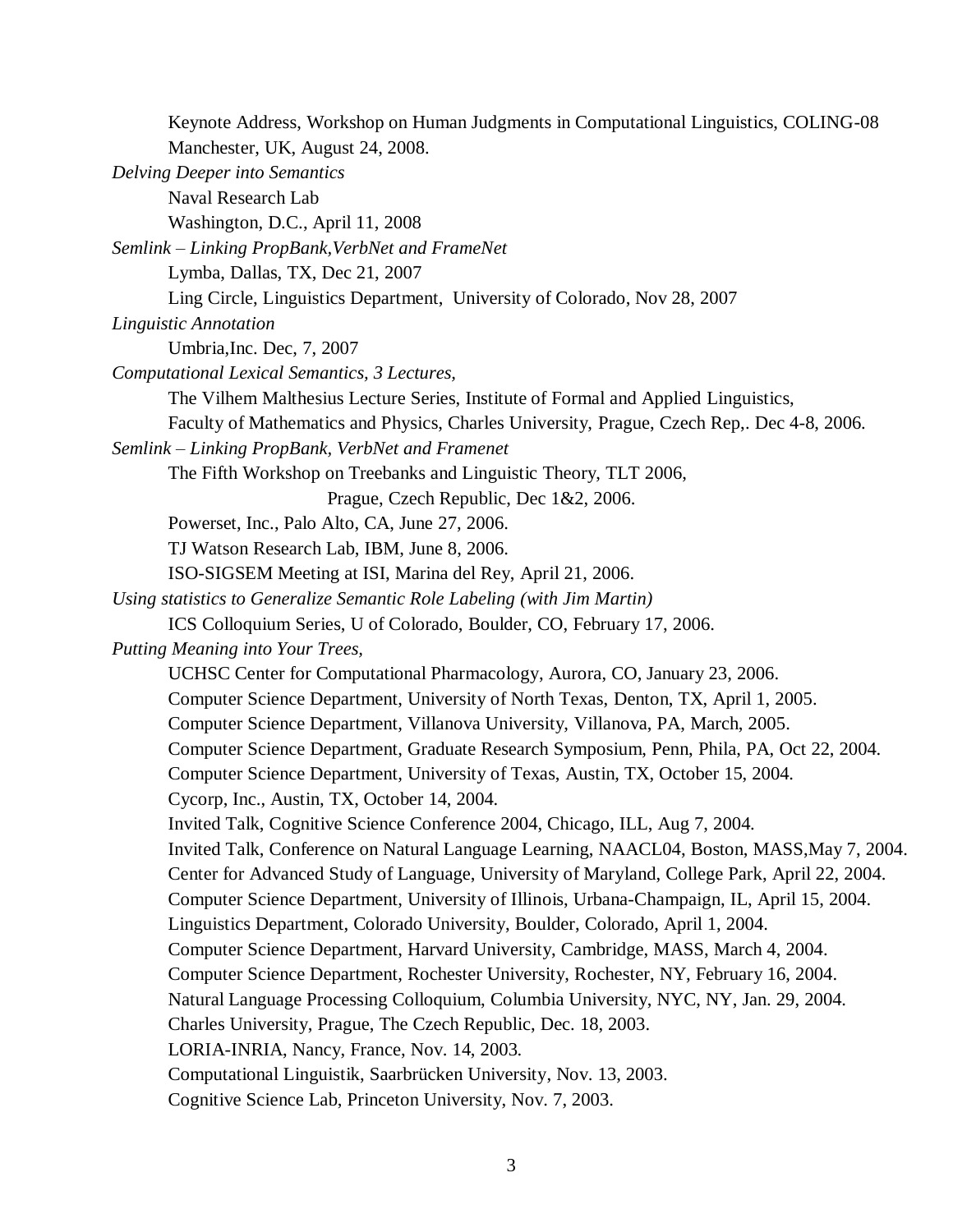4 TJ Watson Research Lab, IBM, Nov. 6, 2003. Language Technology Institute, Carnegie Mellon University, Oct. 25, 2003. Institute for Research in Cognitive Science, University of Pennsylvania, Oct. 17, 2003. Computational Linguistics Series, CS Dept, U. of Maryland, Oct. 10, 2003. *Proposition Bank: A Resource of Predicate Argument Structures* Statistical Generation Day, Columbia University, Oct 9, 2001. *Artificial Intelligence*, Lear Symposium, Northhampton College, September 27, 2001. *Computational Lexical Semantics and its Constraints*, Xerox Research Centre - Grenoble, France, July 12, 2001. *Artificial Intelligence*, "Radio Times" at WHYY, Philadelphia, PA, Jun 29, 2001. *VerbNet: Augmenting English WordNet*, Chinese Language Sciences Workshop: Lexical Semantics, City University of Hong Kong, October 9, 2000. *Computational Lexical Semantics and its Constraints* & *The Penn Chinese Treebank*, The 13<sup>th</sup> Research on Computational Linguistics Conference, (ROCLING), National Taiwan University, Taipei, Taiwan, Aug 24 / Aug 25, 2000. *Developing guidelines and annotation accuracy for the Penn Chinese Treebank* (with Fei Xia), Computational Linguistics Series, CS Dept, U. of Maryland, May 15, 2000. *Semantic Components in Intersective Levin Classes*, Center for Language and Speech Processing, Johns Hopkins, April 18, 2000. *Constraining Computational Semantics*, Johns Hopkins Summer Workshop Lectures, July 8, 1999. UC-Berkeley, ICSI, April 29, 1999. *Computational Lexical Semantics and its Role in Multilingual Information Processing*, National Security Agency, May 12, 1999. GTE- BBN, Boston, Mass, April 26, 1999. CS Dept, University of Toronto, April 15, 1999. CS Dept, University of Texas, March 29, 1999. *VerbNet as a Standard for SENSEVAL2*, Oxford University Press, Oxford, UK, Jan 22, 1999. *Intersective Levin classes and Sense Extensions*, CS Dept, University of Texas, July 13, 1998. CS Dept., Villanova U., Villanova, PA, March 13, 1998. Sun Labs, Chelmsford, MA, February 18, 1998. *English/Korean Translation*, MIT Lincoln Labs, Lexington, MA, Feb 17, 1998. *Semantic Components in Intersective Levin Classes: English & Chinese*, Hong Kong University of Science and Technology, Hong Kong, Oct 27, 1997. National University of Singapore, ISS, Singapore, Oct 25, 1997. *The Current State of Information Processing Research in the US,* National University of Singapore, ISS, Singapore, Oct 25, 1997. *Associating Semantic Features with Intersective Levin Classes,* Northeastern Verb Meeting, U of Pennsylvania, October, 7, 1997.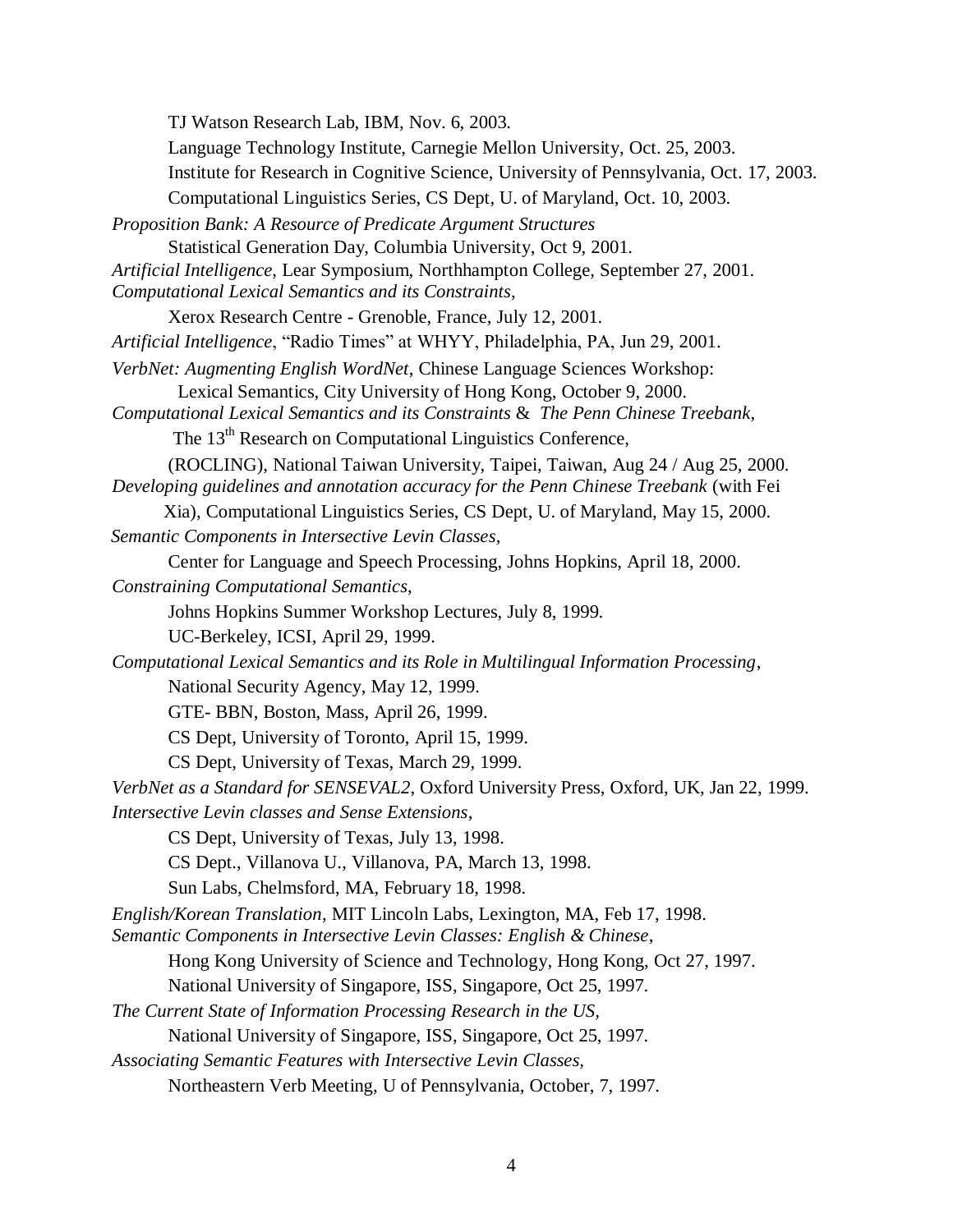Cognitive Science Colloq, University of Edinburgh, Edinburgh, UK, Sep, 18, 1997.

*Paradigm Shifts in Artificial Intelligence*, Department of Artificial Intelligence University of Edinburgh, Edinburgh, UK, September 19, 1997.

**Panel and Workshop Invited Presentations (not peer reviewed):**

*Natural Language Processing at CU: Supervised Machine Learning techniques applied to annotated data*

Lasso Panel on Natural Language Processing in Colorado, Lasso, 2007, Sep 22, 2007

*Data Resources for NLP*

MINDS Panel, NAACL-07, Rochester, NY, April 24, 2007

MINDS Meeting, Marina del Rey, CA, Feb 25, 26, 2007

*Proposition Bank*, Panel on Annotation, Meaning Workshop, Trento, Italy, Feb, 2005.

*Proposition Bank*, Panel on Semantic Annotations, Cognitive Science Conference, Chicago, Aug 6, 2004.

*Shake in VerbNet*, *SENSEVAL-2*, Northeastern Verb Meeting, CS Dept, U of Maryland, Oct 2, 2001.

*English Lexical Sample Task Evaluation &What Kind of Sense Distinctions are Hardest for Systems* 

*to Make*, SENSEVAL2, ACL-01, Toulouse, France, July 6, 2001.

*Semantic information for Multilingual Information Processing*, SIMPLE Workshop: From

Monolingual to Multilingual resources, (LREC-00), Athens, Greece, June, 2000.

*Word Net-Verb Net*, Panel on English Lexical Representations, SIGLEX 99 (ACL-99),

College Park, Md., 1999.

*Standards for Multilingual Lexicons*, EAGLES Workshop, Pisa, Italy, Jan 20, 1999.

*Verb Classes as a back-off measure for PP attachments*, SPARKLE Workshop, Pisa, Italy, Jan18, 1999. *Chinese TreeBank,* & Panel on EAGLES: *Lexical Semantics Standardization*,

ACL-98, University of Montreal, Montreal, Canada, August 15, 1998.

## **Research Interests**

My primary research is in the representation of semantic information and its use in natural language processing applications. The meaning of a sentence is an essential aspect of natural language understanding, yet an elusive one, since there is no accepted methodology for determining meaning. Recently I have been concentrating on developing semantic annotation processes for word sense tagging and semantic role labeling that:

- are portable across languages (English, Chinese, Korean, Arabic and Hindi),
- enable training machine learning algorithms on annotated data,
- provide a level of shallow semantic analysis that facilitates information extraction and question answering, and potentially machine translation,
- have psycholinguistic plausibility.

As the accuracy and coverage of these components improves, my aim is to embed them in information processing applications where their contribution to overall performance can be quantitatively measured. A recent focus has been shallow semantic processing of biomedical data.

## **Research Grants**

# **Past Support:**

## **PI, Lynette Hirschman, Co-PI Martha Palmer**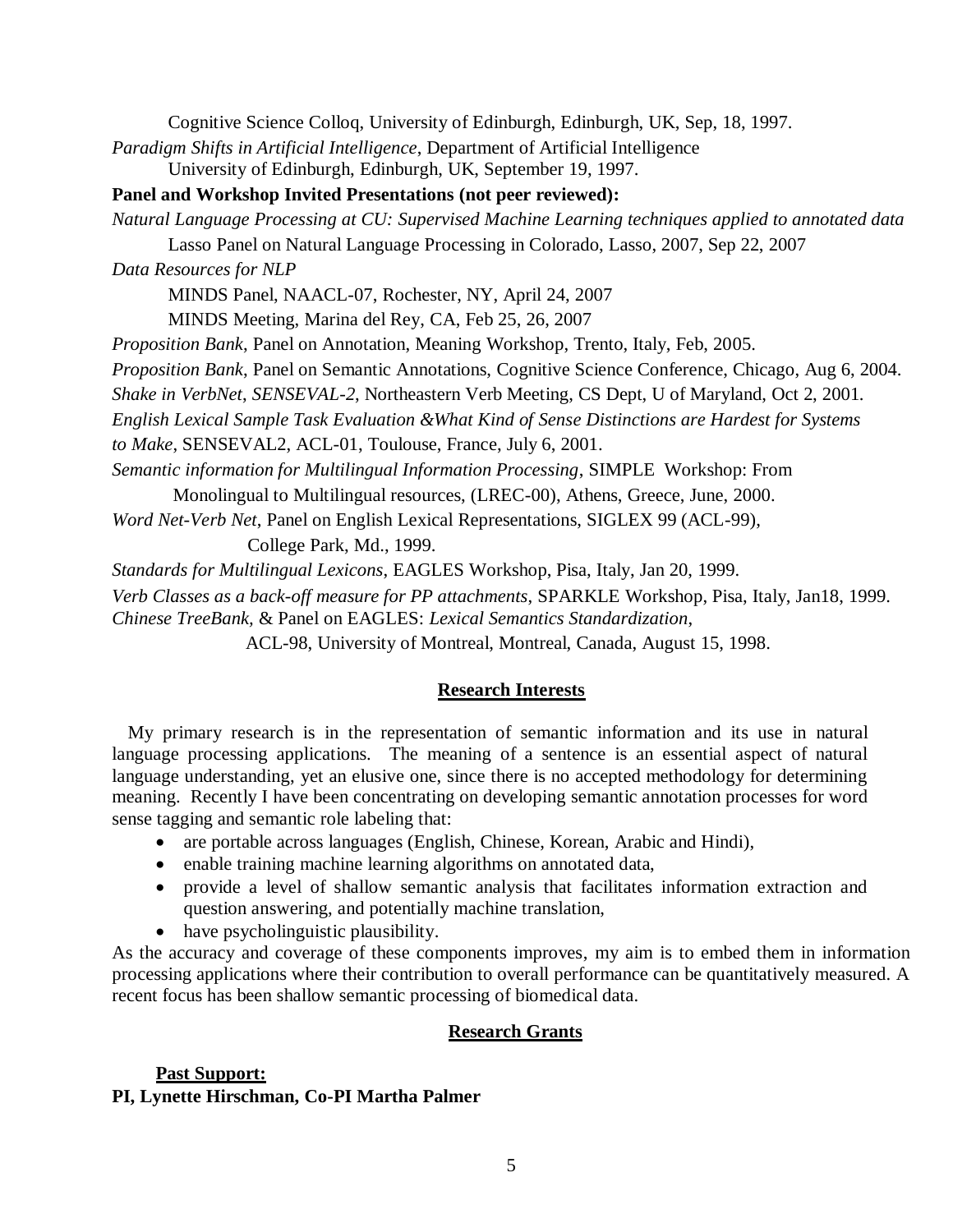| DARPA, Integration of Syntax and Semantics                                            | 10/01/85-9/30/88  | \$750,000   |
|---------------------------------------------------------------------------------------|-------------------|-------------|
| PI - Martha Palmer NSF IRI94-12898                                                    | 02/15/95-06/30/96 | \$18,000    |
| Experimenting with Different Control Structures for Text Analysis                     |                   |             |
| PI Aravind Joshi, Co-PI Martha Palmer                                                 |                   |             |
| Battelle 1326 and TCN95009 1502                                                       | 06/24/94-12/31/97 | \$23,547    |
| An algorithm for determining noun phrase definiteness                                 |                   |             |
| DEC-Machine Translation using Synchronous TAG's 9/01/95-12/31/96                      |                   | \$60,000    |
| CoGenTex (sub to DAAL01-97-C-0016)                                                    | 10/29/96-6/30/97  | \$30,200    |
| Machine Translation of Battlefield Messages - SBIR Phase I                            |                   |             |
| CoGenTex (sub to DAAL01-97-M-0233)<br>Knowledge Acquisition for Software Requirements | 11/01/97-4/30/98  | \$30,900    |
| PI - Badler, Co-PIs Palmer, Webber                                                    |                   |             |
| Air Force through TASC and BBN                                                        | 05/1/97-02/28/98  | \$86,000    |
| <b>Automated Maintenance Instruction Study</b>                                        |                   |             |
| PI Marcus, Co-PI Palmer, Baldwin, Joshi                                               |                   |             |
| Tipster MDA 904-96-C-1616                                                             | 10/01/96-09/30/99 | \$600,000   |
| An Application of Robust Coreference to Text Summarization                            |                   |             |
| PI - Palmer, admin PI - Joshi                                                         |                   |             |
| CoGenTex (sub to F30602-97-C-0088)                                                    | 05/05/97-09/30/97 | \$35,000    |
| CoGenTex (sub to DAAL01-97-C-0016, SBIR-II) 11/30/98-08/31/01                         |                   | \$300,000   |
| Korean/English Machine Translation of Battlefield Messages                            |                   |             |
| CoGenTex (sub to DAAL01-98-C-0034)                                                    | 11/30/98-06/01/99 | \$20,000    |
| Translingual Information Access - SBIR Phase I                                        |                   |             |
| Co-PIs Palmer, Marcus, admin PI - Liberman (subtask on LDC - Cynewulf)                |                   |             |
| <b>NSA Chinese Treebank</b>                                                           | 09/15/98-12/15/00 | \$264,000   |
| PI Palmer, Co-PI Joshi, Marcus, Liberman                                              |                   |             |
| <b>DARPA TIDES QuickStart</b>                                                         | 06/1/99-12/31/99  | \$100,000   |
| <b>PI</b> Palmer                                                                      | 09/1/98-08/31/02  | \$482,600   |
| NSF US-9800658 VerbNet: Associating Semantic Features with Intersective Levin Classes |                   |             |
| PI Palmer, Co-PI Liberman, Metaxas                                                    | 03/1/00-07/31/03  | \$717,000   |
| NSF ISLE International Standards for Language Engineering (joint with EU)             |                   |             |
| PI Marcus, Co-PI Palmer                                                               | 07/01/00-09/30/02 | \$509,923   |
| <b>NSA: English Proposition Bank</b>                                                  |                   |             |
| PI Badler, Co-PI Palmer, Joshi                                                        | 09/01/99-12/31/02 | \$563,340   |
| NSF US-9900297 Actionary: A Dictionary of Parameterized Action Representations        |                   |             |
| PI Palmer, Co-PI Joshi, Marcus, Liberman                                              | 10/15/00-12/31/04 | \$3,557,500 |
| DARPA TIDES Empirical Multilingual Processing - PennTools                             |                   |             |
| PI Badler, Co-PI Palmer, Joshi                                                        | 10/01/00-03/30/04 | \$451,000   |
| NASA: Crew Task Simulation for Maintenance, Training and Safety                       |                   |             |
| <b>PI Palmer, Co-PI Marcus</b>                                                        | 03/01/02-03/01/04 | \$705,300   |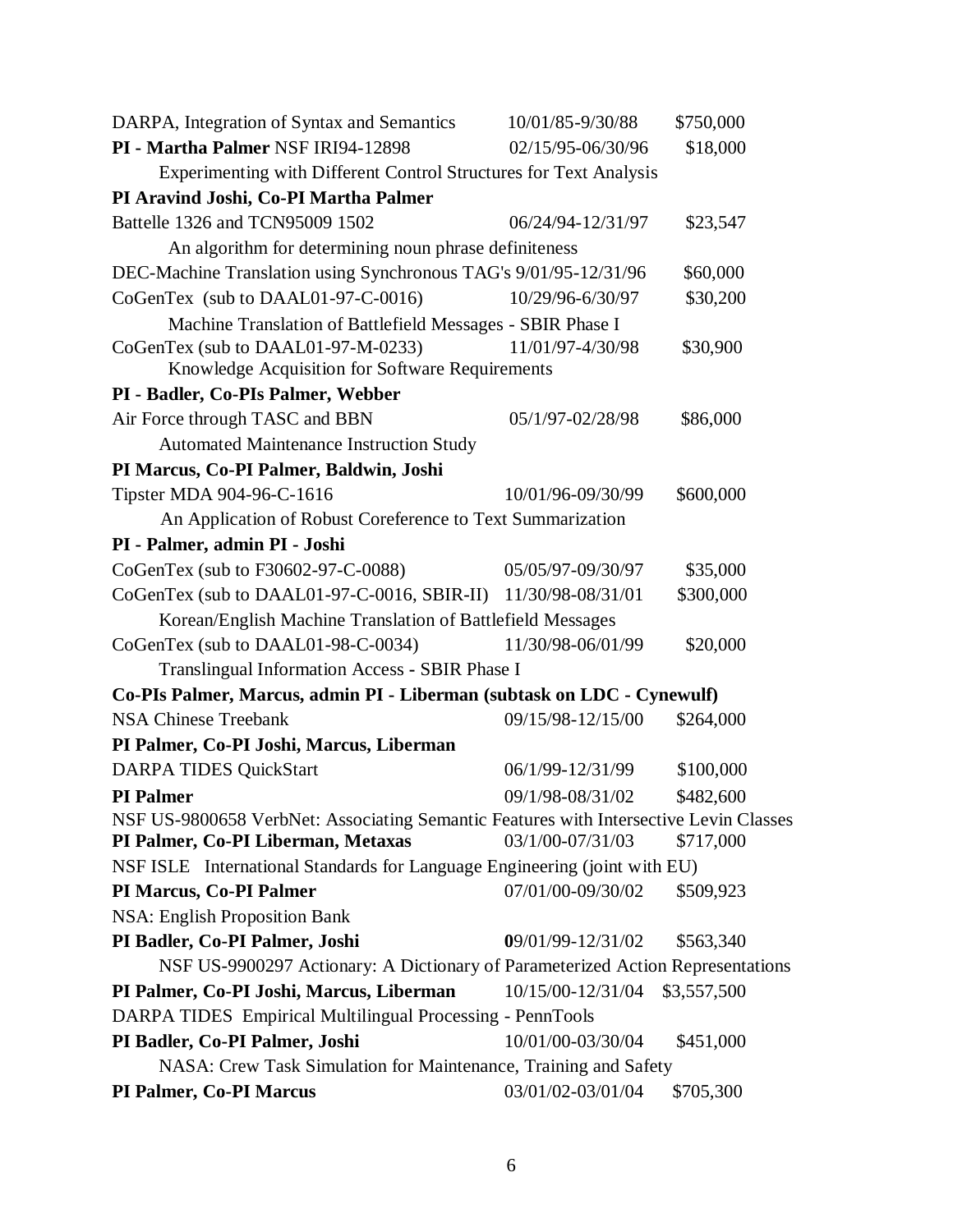NSA: A Proposition Bank for Chinese

| PI Joshi, Co-PI Liberman, Palmer, etc.                                                   | 10/15/02-09/30/05   | \$997,782   |  |
|------------------------------------------------------------------------------------------|---------------------|-------------|--|
| NSF Discourse Penn Treebank and Multimodal FORM                                          |                     |             |  |
| PI Palmer,                                                                               | 08/21/03-08/20/05   | \$300,000   |  |
| ARO - Resources for Symbolic MT with Statistical NLM Components                          |                     |             |  |
| PI Palmer,                                                                               | 07/27/03-07/26/04   | \$100,000   |  |
| CIA-Experiments with Automatic Acquisition of Semantic Representations for New Verbs     |                     |             |  |
| PI Roth, Co-PI Palmer                                                                    | 04/01/04-03/31/06   | \$294,000   |  |
| ARDA-AQUAINT: KINDLE Knowledge and Inference via Description Logics for Natural Language |                     |             |  |
| PI Mark Liberman, Co-PI Palmer, etc.                                                     | 09/01/02-08/31/07   | \$1,713,074 |  |
| NSF ITR on Mining the Bibliome - Information Extraction from the Biomedical Literature   |                     |             |  |
| Supplement for Parallel Chinese/Eng PropBank II 09/01/03-08/31/04                        |                     | \$250,000   |  |
| Co-PI Palmer, (Ralph Weischedel at BBN, PI) 10/1/05 - 9/15/06                            |                     | \$268,495   |  |
| DARPA Arabic PropBank Pilot Project, subcontract from BBN, Inc                           |                     |             |  |
| PI Palmer, RRMGS0370                                                                     | $7/1/07 - 12/31/07$ | \$75,000    |  |
| Lockheed Martin Tales of the City - Verb Classes                                         |                     |             |  |
| PI Dan Jurafsky, Co-PI Palmer, etc. 0325646                                              | 09/01/03-08/31/07   | \$3,000,000 |  |
| NSF ITR on Domain Independent Semantic Parsing (subcontract for \$1,650,000)             |                     |             |  |
| Co-PI Palmer, (James Pustejovsky, PI) 0551615                                            | $4/15/06 - 4/14/08$ | \$180,000   |  |
| NSF CISE-CRI Towards a Comprehensive Linguistic Annotation of Language                   |                     |             |  |

#### **Current Support:**

**PI Palmer, Co-PI Babko-Malaya** 0415923/0715078 12/1/04 – 11/31/07 \$500,000 NSF – Advancing the performance of WSD systems through more consistent criteria for sense distinctions **Co-PI Palmer, (Ralph Weischedel at BBN, PI)** 1544137 10/1/05 – 9/30/10 \$1,818,750 DARPA GALE OntoNote: Semantic Annotation for English and Chinese, subcontract from BBN, Inc **PI Palmer, Co-PI Bhuvana Narasimhan, etc.,** 0709167 05/01/08-04/30/11 \$614,000 NSF CISE-CRI "Collaborative: A Multi-Representational and Multi-Layered Treebank for Hindi/Urdu **PI Laurence Hunter**, University of Colorado School of Medicine 07/01/07-06/30/10 \$6,308 NIH: 1G08 OLM009639 Construction of a Full Text Corpus for Biomedical Text Mining **PI Laurence Hunter**, University of Colorado School of Medicine  $12/01/07 - 11/30/11$  \$7,630 NIH: 1R01GM083€49-01A1 Ontologies and Biomedical Language Processing,<br>**PI: Palen. Co-PIs Mark. Anderson. Sicker. Martin** 09/01/09 – 08/31/13 \$2,503,141 **PI: Palen, Co-PIs Mark, Anderson, Sicker, Martin** NSF: HCC: 08-575, Large:Collaborative Research: Widescale Computer-Mediated Communication in Crisis Response: Roles, Trust & Accuracy in the Social Distribution of Information. **PI: Palmer, Co-PI's Martin, Gildea, Knight, McKeown, Xue** 09/01/09 – 08/31/13 \$578,609 NSF: RI: Large: Collaborative Research: Richer Representations for Machine Translation. **PI: Savova, Co-PI Martin, Palmer, Ward** 09/01/09 – 08/31/11 \$500,000 NIH: A Multi-source clinical Question Answering system

#### **Pending Support:**

**PI: Savova, Co-PI Palmer, Martin, Ward**  $07/01/10 - 06/30/14$  \$1,536,450 NIH: Temporal Relation Discovery for Clinical Text.

## **Teaching Experience**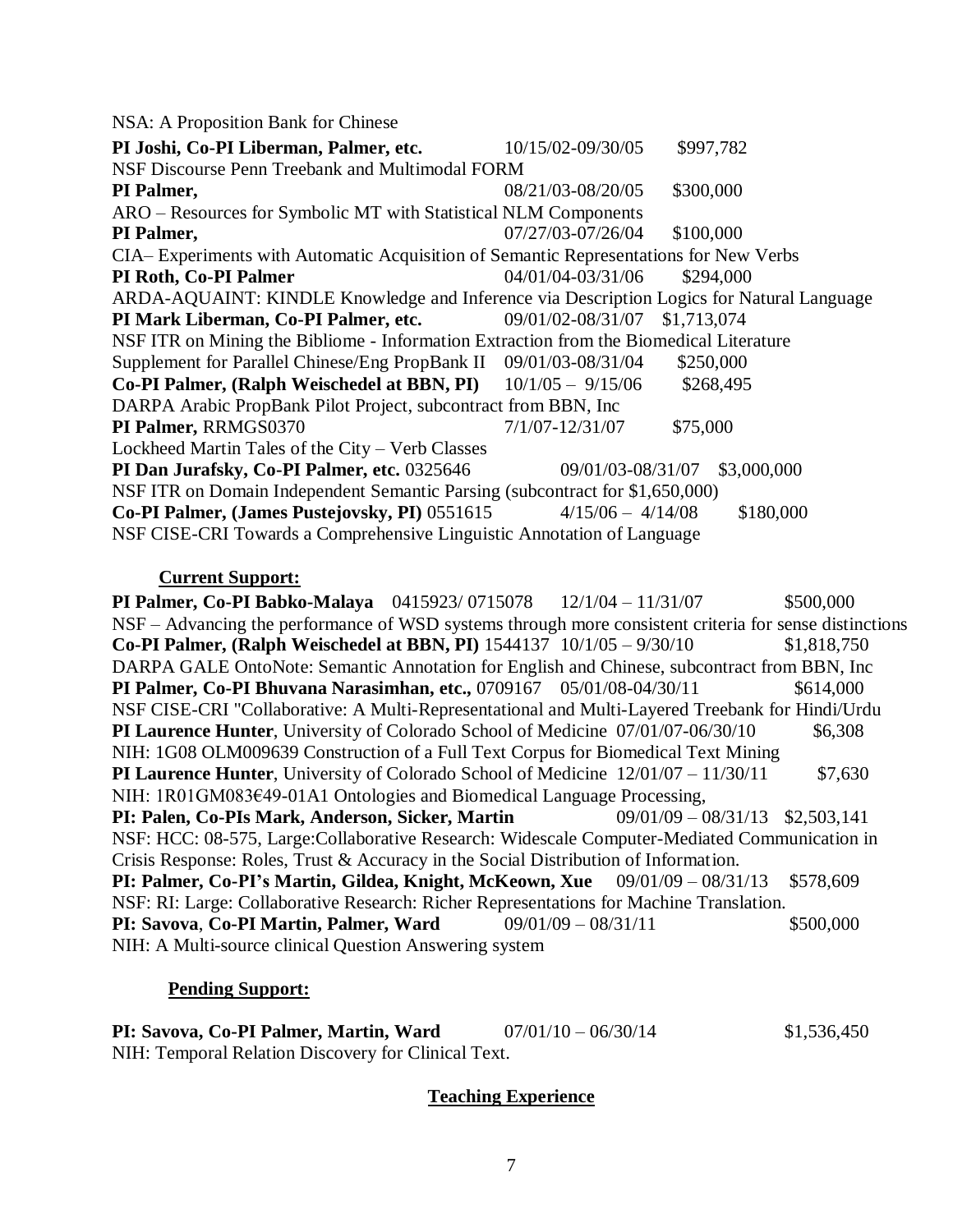#### **Undergraduate Courses**

| University of Colorado      | LING 3005 Introduction to Cognitive Science                 | 2009        |
|-----------------------------|-------------------------------------------------------------|-------------|
| University of Colorado      | LING 3430, Semantics                                        | 2008        |
| University of Pennsylvania: | Introduction to Artificial Intelligence, CSE391             | 2000 - 2005 |
| National U. of Singapore    | Pascal, Data Structures                                     | 1990-1991   |
| <b>Graduate Courses</b>     |                                                             |             |
|                             | Stanford University, the Summer Linguistics Institute, July |             |
| <b>LSA 307</b>              | <b>Computational Lexical Semantics</b>                      | 2007        |
| University of Colorado      |                                                             |             |
| <b>LING 7775</b>            | <b>Cognitive Science Topics Course</b>                      | 2006-2008   |
|                             | LING 7415/25 Cognitive Science Research Practicum           | 2006-2008   |
| <b>LING 7800</b>            | <b>Computational Lexical Semantics</b>                      | 2005, 2007  |
| <b>LING 5200</b>            | <b>Computational Corpus Linguistics</b>                     | 2006        |
| University of Pennsylvania  |                                                             |             |
| <b>CIS630</b>               | <b>Event Representations</b>                                | 2003        |
| <b>CIS630</b>               | <b>Information Extraction</b>                               | 2002        |
| <b>CIS630</b>               | <b>Computational Lexical Semantics</b>                      | 1999-2000   |
| <b>CIS530</b>               | <b>Computational Linguistics</b>                            | 1993-1994   |
| <b>CIS520</b>               | Artificial Intelligence                                     | 1984        |
| University of Delaware:     | <b>Computational Lexical Semantics</b>                      | 1994        |
| National U. of Singapore:   | <b>Natural Language Processing</b>                          | 1992        |
| Duke University:            | Artificial Intelligence                                     | 1980        |
| University of Edinburgh:    | <b>Natural Language Processing</b>                          | 1977-1979   |

#### **Research Supervision**

#### **Postdoctoral Research Supervision at Penn**

Korean Postdoctoral visitors – YooJin Moon (1997), Nari Kim (1998-1999), Juntae Park (1999-2000) 1997-1999 Jong Park – now at KAIST

- 1999-2000 Meesook Kim now visiting Seoul National University
- 1999-2001 Chunghye Han now an Assistant Professor at Simon Fraser University (Linguistics)
- 2001-2003 Dan Gildea now an Assistant Professor at Rochester University (Computer Science)
- 2003-2004 Paul Kingsbury now at Northrop Grumman
- 2002-2005 Bert Xue Chinese Proposition Bank now an Assistant CS Professor, Brandeis U.
- 2003-2005 Shijong Ryu Korean Proposition Bank

#### **Fullbright Scholar Supervision at Penn**

2002-2003 - Dafu Yang, from Xi'an Foreign Language University in Beijing.

#### **Research Associate Supervision at Penn and Colorado**

- 2001-2002 Joseph Rosenzweig, now working for New York City
- 2001-2002 Chulwoo Park, now a Research Professor at Korea University
- 2001-2003 Chingyi Chia (deceased, July, 2003)
- 2002-2003 Seth Kulick (now working with Mark Liberman at LDC)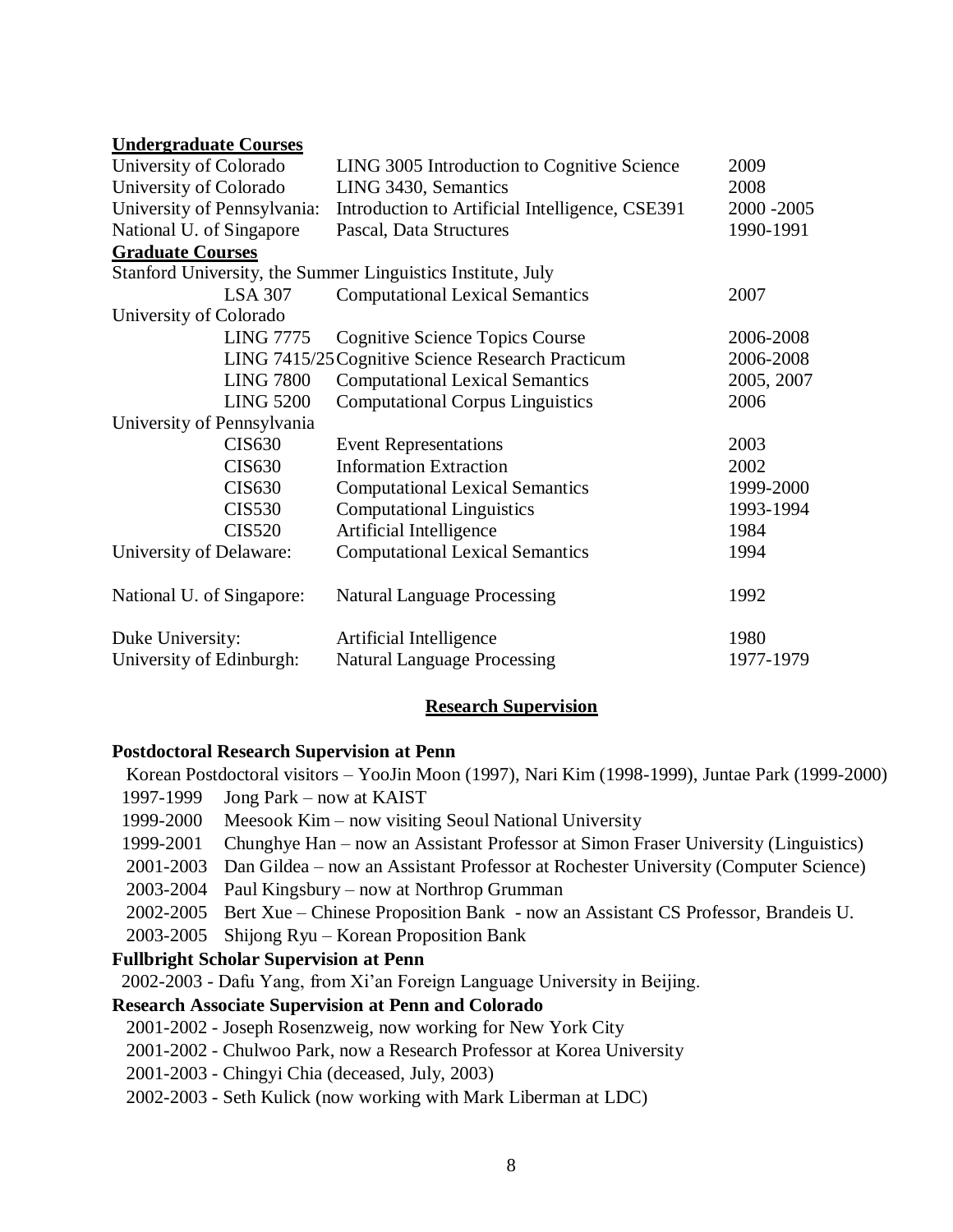2003 - 2005 Olga Babko-Malaya (moved to LDC, now at BAE Systems, Boston)

2002-2008 Meiyu Chang (since 2006 at Colorado)

2006-2008 Nianwen (Bert) Xue now an Assistant CS Professor, Brandeis U.

**Graduated PhD Students (National University of Singapore)**

Gan Kok Wee - *Disambiguation of Chinese Word Boundaries,* December, 1994 was at Hong Kong Science and Technology University,

Wu Zhibiao - *Fuzzy matching for accurate lexical selection,* January, 1995

now at PeopleSoft

#### **Graduated PhD Students (University of Pennsylvania)**

Fei Xia – (co-advised with Aravind Joshi, IBM TJ Watson Lab, now U of Washington, Ling)  *Investigating the Relationships Between Grammars and TreeBanks for Natural Languages* (Dec, 2001) William Schuler, Associate Professor at Ohio State University, Ling (previously U of Minn, CS)  *Tractable environment-based disambiguation* (2003) Hoa Trang Dang, (NIST, D.C., NLP evaluations)  *Investigations into the Role of Lexical Semantics in Word Sense Disambiguation* (Oct, 2004), Tom Morton, ETS, now Comcast Research Group *Using Semantic Relations To Improve Information Retrieval* (Aug, 2005), Karin Kipper, was at Mayo Clinic, Minnesota, recently moved to Ohio *VerbNet: A broad-coverage, comprehensive verb lexicon* (Aug, 2005), Susan Converse, Lockheed Martin, D.C., *Pronominal Anaphora Resolution in Chinese* (May, 2006), Na-Rae Han, (co-advised with Ellen Prince), ETS, then Research Professor, Korea University, now Pitt *Korean Zero Pronouns, Analysis and Resolution* (May, 2006), Jinying Chen, BBN, Inc. *Towards High Performance WSD by Combining ML and Rich Linguistic Features (Sep, 2006),* Yuan Ding, Goldman Sachs *Machine Translation Using Probabilistic Synchronous Dependency Insertion Grammars,* (Aug, 2006), Matt Huenerfauth (co-advised with Mitch Marcus):, CS, Assistant Professor, CUNY-Queens *Natural Language Generation and Machine Translation for American Sign Language* (Aug, 2006) Szuting Yi – mountain climber *Automatic Semantic Role Labeling* (May, 2007), Edward Loper – Visiting Professor, CS, Brandeis University, now BBN, Inc. *Encoding Structured Output Values,* (Dec, 2008 (defended Sep 18, 2008) **Graduated PhD Students (University of Colorado)** Dmitriy Dligach, CU Postdoctoral Fellow, *High-performance Word Sense Disambiguation with Less Manual Effort* (Aug, 2010), Susan Brown, CU Postdoctoral Fellow *Finding Meaning: Sense Inventories for improved Word Sense Disambiguation,* (April, 2010),

Kevin Cohen, Research Scientist, University of Colorado Health Sciences, Denver

*Software testing as field methods: descriptive linguistics and natural language processing* (March, 2010),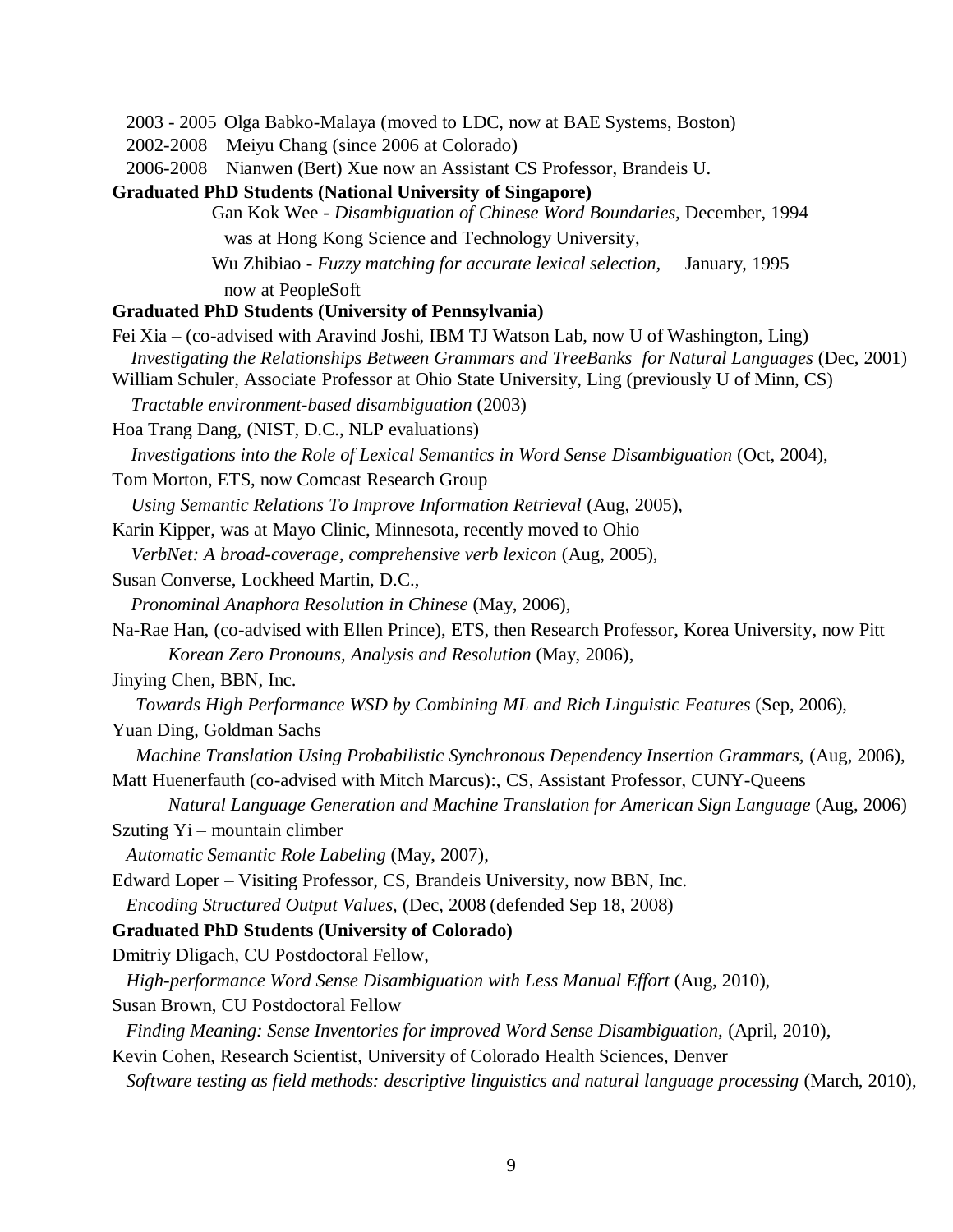#### **Current Colorado PhD Advisees:**

Computer Science:), Jinho Choi, Lee Becker, Shumin Wu Linguistics: Jena Huang, Will Corvey, Claire Bonial

#### **PhD Thesis Committees**

Nianwen Xue, *Defining and Automatically Identifying Words in Chinese*. U of Delaware, October, 2001. Clare Voss, *Interlingua Based Machine Translation of Spatial Expressions*, U of Maryland, April, 2002. Sameer Pradhan, *Semantic parsing of verb and noun predicates*, U of Colorado-Boulder, April 2, 2004. Rajen Subba, *Discourse Parsing, A Relational Learning Approach*, CS, U of Illinois at Chicago, Ill, 2008 Qin Wang, *Learning Structured Classifiers for Statistical Dependency Parsing,* CS, U of Alberta, Edmonton, Canada, 2008 Ruifang Ge, *Learning Semantic Parsers Using Statistical Syntactic Parsing Techniques*, CS, UTexas,2009 Andrew Dolbey, *BioFramenet*, Linguistics Dept, Berkeley, 2009 Tobias Hawker, *Large Scale Resources for Word Sense Disambiguation*, CS, University of Sydney, 2010

#### **University of Colorado PhD Thesis Committees:**

Computer Science: Rodney Nielsen, Leaner *Answer Assessment in Intelligent Tutoring Systems,* (2007), Steven Bethard, *Finding Event, Temporal and Causal Structure in Text: A Machine Learning Approach,* (2007), Ying Chen, *Unsupervised Named-entity Disambiguation with Applications to Question Answering,* (2007), Sebastian de la Chica, *Scaffolding the construction of scientific explanations from multiple online sources,* (2008), Qianyi Gu, *Personalized Information Seeking to Support Intentional Learning*, (2009), Philip Ogren, *Parsing Coordinated Conjunctions in BioMedical Text,* (2009), Kiril Linguistics: Masako Hoye, *Is the Notion of 'Subject' in Japanese a Meaningful Concept,* (2008), Jessica Sams, *A Syntactic Analysis of English Quotatives* (2008), Huishin Tseng, *The Use of Morphological Knowledge in Chinese Natural Language Processing,* (2008), Kirill Kireyev, *Applications of Distributional Vector Space Models to Modeling of Psycholinguistic Phenomena* (2009),

#### KIRILL KIREYEV

#### **University of Pennsylvania PhD Thesis Committees:**

Diane Chi, *Animating Expressivity through Effort Elements*, September, 1998. Rama Bindiganavale, *Building Parameterized Action Representations from Observations*, July 2000. Anoop Sarkar, *Combining Labeled and Unlabeled Data in Statistical NLP*, Feb, 2002. Christian Vogler, *American Sign Language Recognition: Reducing the Complexity of the Task with Phoneme-Based Modeling and Parallel Hidden Markov Models,* July, 2002. Sooha Park Lee, *Facial animation system with realistic eye movement based on a cognitive model for virtual agents*, September, 2002.

Eleni Miltsakaki, *The Syntax-Discourse Interface: Effects of the Main/Subordinate Distinction on Attention Structure,* May, 2003.

Dan Bikel, *On the Parameter Space of Generative Lexicalized Statistical Parsing Models***,** Aug, 2004 Craig Martell, *FORM: An Experiment in the Annotation of the Kinetics of Gesture,* Oct, 2005 Libin Shen**,** *Statistical LTAG Parsing*, May, 2006.

Gary Morris, Active Error Correction for Learning Kinship Terms, April, 2008

#### **MS Supervision University of Colorado**

Derek Trumbo, CS – *Improving Lexica Resources* (SLC grant, Summer '06)Dec, 2006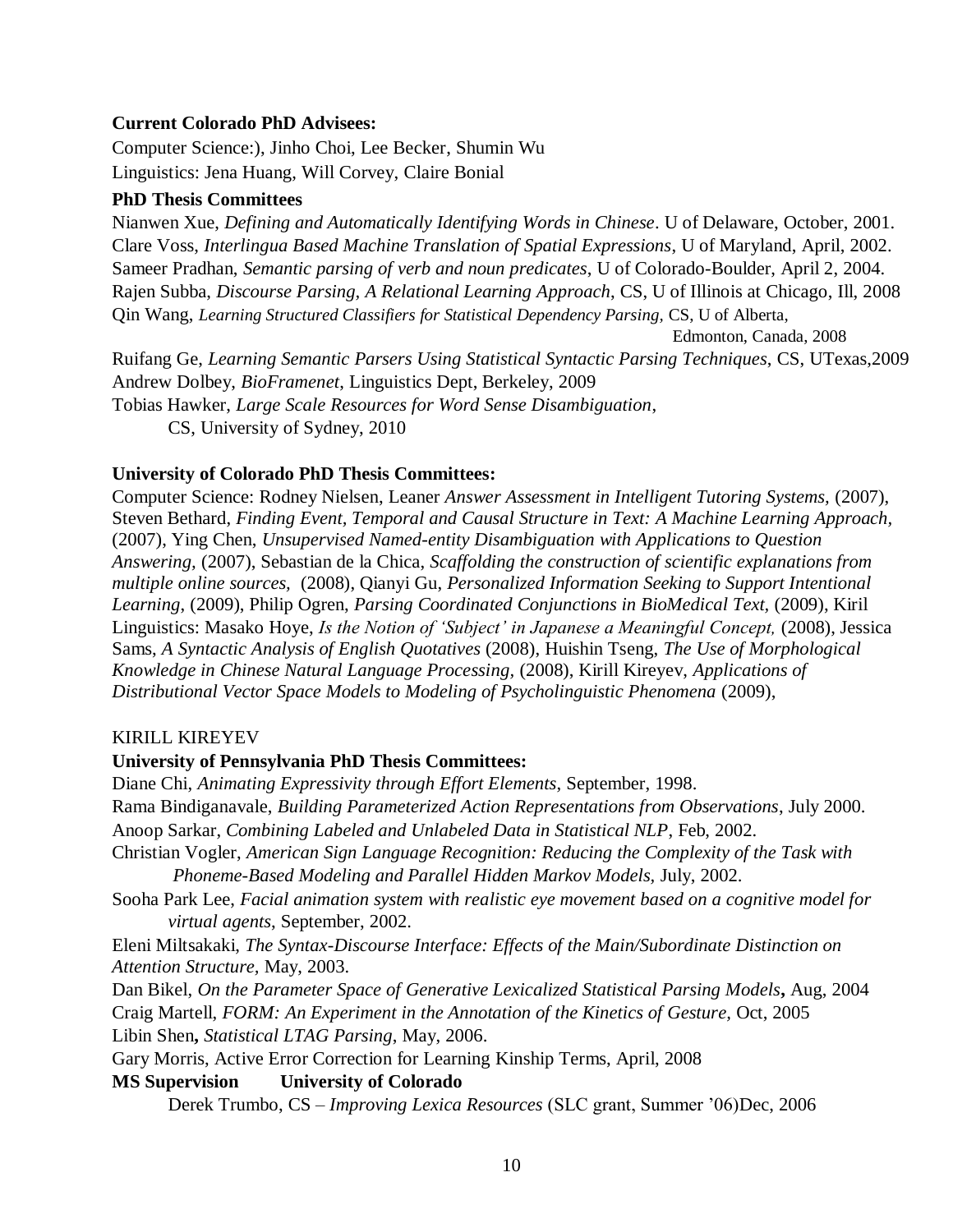#### **University of Pennsylvania, CS**

Hyun Seok Park - *Korean Grammar Using TAGs,* Dec, 1994 William Schuler - *Avoiding Overgeneration with Isomorphic STAGs,* Dec, 1996

**Senior Design Projects: Penn** - Alexandra Yurosky, Women in Computing, Spring, 2001, Benjamin Chen – *A Web-Based Multilingual Concordance Tool,* 2000-2001, Qi Cao, Philip Labo, Sharon Fong – *Verb Clustering,* 2001-2002, Hareesh Chander, Gautam Mashettiwar, Sandeep Acharya – *Automatic Sense Tagging*, 2003,Jesse Palma – *Evolving Minds*, 2003, *Meaning Constitution Analysis* David Garvett, 2004, *Chinese NE Tagging* Jia Kang, 2004.

#### **Professional Service Activities**

#### **Workshop, Tutorial and Panel Chairs:**

NSF- *Issues in Teaching Computational Linguistics* Co-Chair, at ACL-2008, Columbus, OH, June 19, 20, 2008 NSF-*Unified Linguistic Annotation Workshop* Chair, University of Colorado, March, 18-20, 2008 NSF-*How to Treebank?* Co-Chair, at NAACL-07, Rochester, NY, April 26, 2007 Tutorials Co-Chair, 19th International Conference on Computational Linguistics, COLING-02, Taipei, Taiwan, August 24 - September 1, 2002. Co-Coordinator, SENSEVAL2 Workshop, ACL-01, Toulouse, France, July 5, 6, 2001, Co-Chair, 4th Undergraduate Workshop on Cognitive Science and Cognitive Neuroscience. University of Pennsylvania, Philadelphia, PA, June 4-22, 2001. Chair, Multilingual Computational Lexicons Workshop, (ISLE), Penn, Phil, PA, Dec 11, 2000. Chair, 2nd Inter'l Chinese Language Processing Workshop, Hong Kong, ACL-00, Oct, 2000. Chair, SIGLEX99 Workshop on Standardizing Lexical Resources, U. of MD, June 21, 1999. Local Arrangements Chair, Association for Machine Translation for the Americas Conference, (AMTA-98), Langhorne, PA, Oct 28-31, 1998. Panel Chair, Consistent Criteria for Sense Distinctions, *SIGLEX98-SENSEVAL,* Herstmonceux, Sussex, UK., Sept 2-4, 1998. Chair, Workshop on Chinese Language Processing, Penn, Phil., PA, June 30 – July 2, 1998. Co-Chair, 34th Annual Meeting of the Association for Computational Linguistics, (ACL) University of California, Santa Cruz, CA., June 23-28, 1996. Chair of Chair, 1<sup>st</sup> IFIP Workshop: Lexical Semantics and Knowledge Rep, Penn, April, 1994. Chair, 1<sup>st</sup> Workshop on Evaluation of NLP Systems, Wayne, PA, Dec, 1988. Chair of Panel on Evaluation, DARPA Workshop, Mohonk, NY., May, 1988. Tutorial Chair for Second Applied ACL Conference, Austin, TX, Feb, 1988. **Invited Tutorials:** Beyond Syntax: Predicates, Arguments, Valency Frames and Linguistic Annotation (with Jan Hajic, Manfred Pinkal and Collin Baker) July 21, ACL-04, Barcelona, Spain. Synchronous Tree-Adjoining Grammars, 4th Tree-Adjoining Grammar Workshop, Aug 1-3, 1998, U. of Pennsylvania, Philadelphia, PA. Natural Language Processing, (3 day seminar), Japan-Singapore Artificial Intelligence Center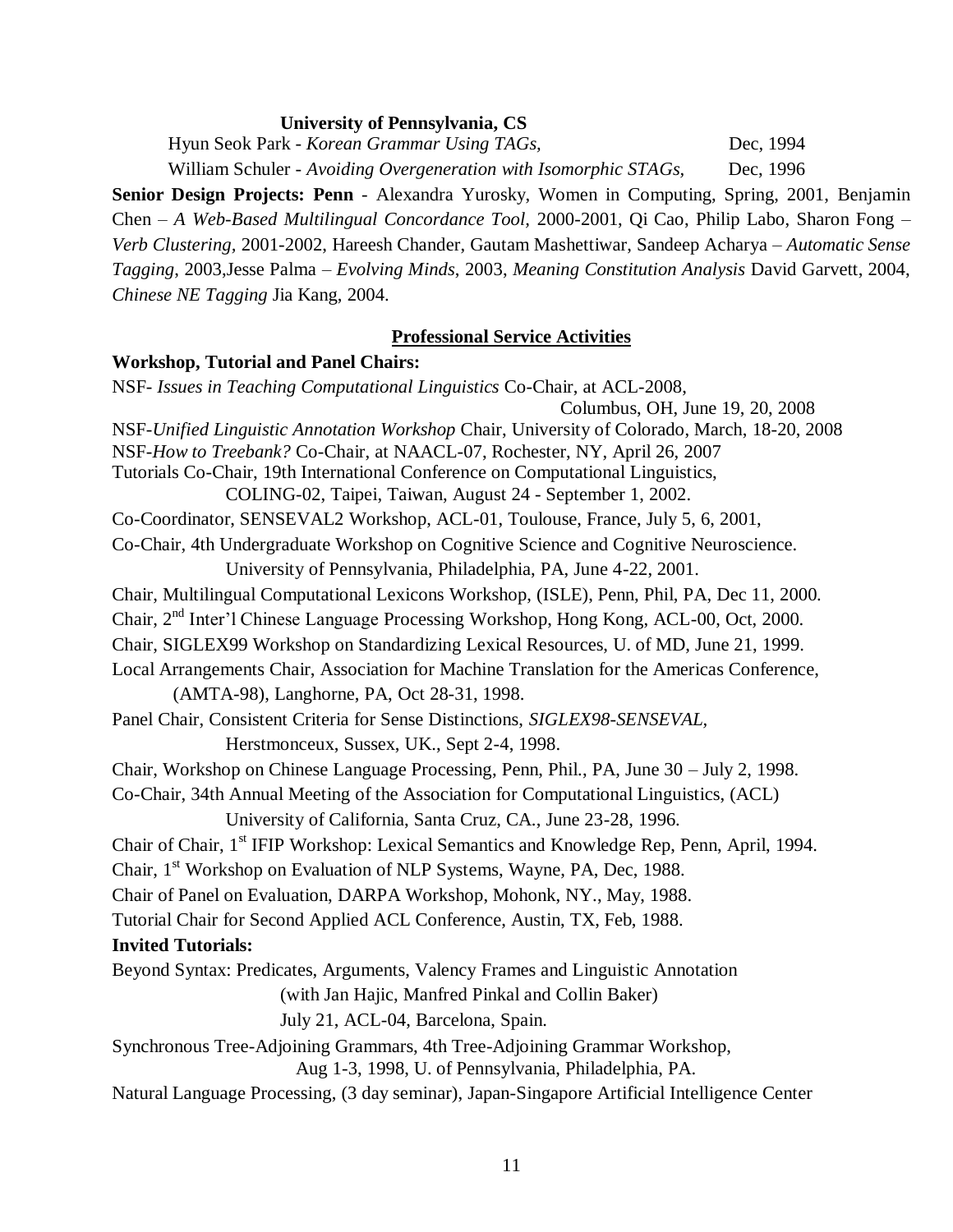June, 1992, Singapore

Tutorial on Message Understanding Systems, (with Lynette Hirschman and Deborah Dahl),

ACL Conference, June, 1988, Buffalo, NY Natural Language Lectures

Tutorial on NLP for U of Maryland Televised Artificial Intelligence Lectures

February, 1986, University of Maryland, College Park, MD

Tutorial on Natural Language Processing (NLP), 1<sup>st</sup> IEEE Conference on AI Applications,

Dec 1984, Denver, Colorado

## **Program Committees- International Conferences:**

The Meeting of the Association for Computational Linguistics (ACL-08),

(Also ACL-07, ACL-06 ACL-05, ACL-04, ACL-03, ACL-02, ACL-01, ACL-00, ACL-99, Coling/ACL-98, ACL-89, ACL-87, Applied NLP-94).

The International Conference on Computational Linguistics, (COLING) 2008, 2006, 2004 The Conference on Empirical Methods in NLP, EMNLP-2008, EMNLP-CONLL 2007, EMNLP-06, EMNLP-05, EMNLP-03, EMNLP02

The 5<sup>th</sup> International Language Resources and Evaluation Conf., (LREC-08), Morocco, 2008, (Also LREC-06, LREC-04, LREC-02, LREC-00, LREC-98).

- The 1<sup>st</sup> Global WordNet Conference, Mysore, India, Jan. 21-25, 2002.
- The 17th International Joint Conference on Artificial Intelligence (IJCAI-2001), Seattle, Aug, 2001,

(Also American Association of AI, 2008, AAAI-00, AAAI-94, AAAI-86, Engineering track).

The North American ACL (NAACL-07), (Also NAACL-06, NAACL-04, NAACL-03,

NAACL-01, and NAACL-00/Applied Natural Language Processing-00).

The Annual Meeting of the Cognitive Science Society, COGSCI-07 & COGSCI-00..

## **- Asian Conferences:**

The International Joint Conference on Natural Language Processing, 2008, 2007, (Area Chair), 2004. International Conference on Natural Language Processing (ICON), 2008, 2007

6<sup>th</sup> Natural Language Processing Pacific Rim Symposium, (NLPRS-2001), Tokyo, Japan, Nov, 2001.

Pacific Asia Conference on Language, Information and Computation, Singapore, Feb 1998.

Republic of China Computational Linguistics Conference, Taipei, Taiwan, August, 1997.

Intelligent Systems Conference, Singapore, 1992.

# **-Linguistics Meetings**

Tree Adjoining Grammars (TAG+), 2008, 2006, 2004, 2002, 2000 Meaning Text Theory 2007, Linguistic Annotation Workshop 2008, 2007 (was Frontiers of Annotation Workshop), 2006, 2005

Texas Linguistics Society Meeting, 2006, 2007 Penn Linguistics Society Meeting, 2003, 2004, 2005 Western Conference on Linguistics, 2007

## - **International Workshops:**

Human Judgments in Computational Linguistics, at Coling-08, 2008 IEEE Workshop on Spoken Language Technology, 2008, OntoLex 2007 BIONLP 2007,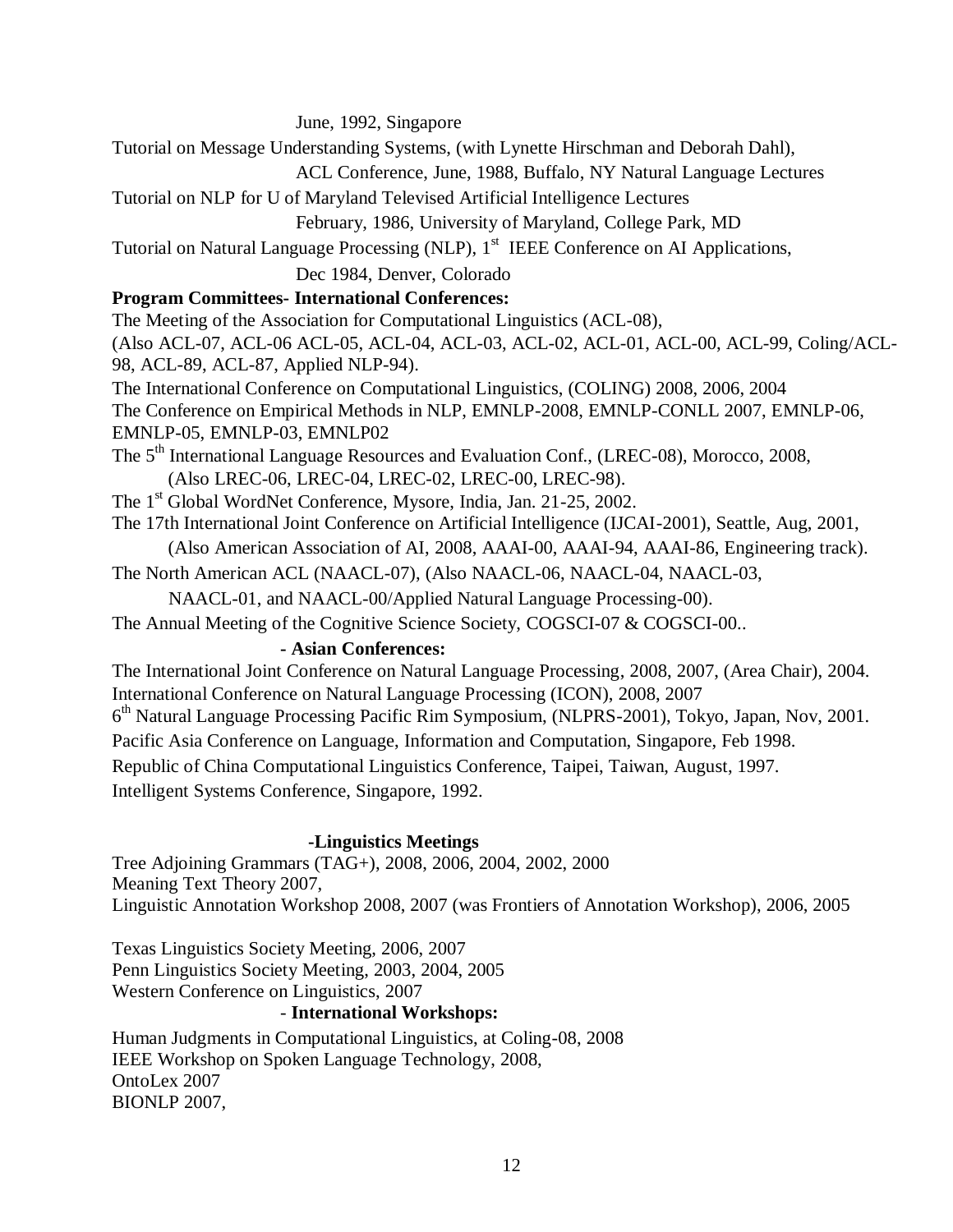At NAACL-04, Scalable NLU ScaNaLU 2004 & Computational Lexical Semantics 2004. 6<sup>th</sup> SIGHAN Workshop, with IJCNLP 2007,

(also SIGHAN05, SIGHAN04, SIGHAN03, SIGHAN02).

SIGLEX-02 Workshop on Word Sense Disambiguation, ACL-02, Penn, July 11, 2002, (Also SIGLEX-00, SIGLEX-99 (Chair), SIGLEX-SENSEVAL98, SIGLEX-97).

SENSEVAL-3 (ACL-04), (Also SENSEVAL2 (ACL-01), SENSEVAL1 (Brighton, 1998)).

6<sup>th</sup> International Conference on Computational Semantics, Tilburg, the Netherlands, 2007,  $(Also 5<sup>th</sup> (2005), 4<sup>th</sup> (2001), 3<sup>rd</sup> (1999), 2<sup>nd</sup> (1997)).$ 

First International Workshop on Scalable Natural Language Understanding, ScaNaLU 2002, Villa Bosch, Heidelberg, Germany, May 23-24 2002.

Translingual IR Workshop, Granada, Spain, June, 1998.

## **Review Panels:**

National Science Foundation, Wash. D.C., Linguistics Standing panel, 2006, 2007, 2008, 2009 Human Language Technology Review Panels: 1996, 1998, 1999, 2000, 2005

National Defense Science and Engineering Graduate Fellowship Panel, Battelle, NC, 1995.

CIS Review Committee for the Texas Higher Education Coordinating Board, Austin, 1989.

## **Journal Reviewing:**

Reviews for ACM Computing Surveys, Computational Linguistics, Artificial Intelligence, Computational Intelligence, Cognitive Science, Computers and the Humanities, Natural Language Engineering.

Guest Editor, Natural Language Engineering, 1999 & Computers and the Humanities, 2000. Cognitive Science Journal, Editorial Board, 2000 – 2001.

## **Roles in Professional Societies:**

ISLE - International Standards for Language Engineering,

(American Coordinator for NSF, Co-Chair of Lexicon Working Group, 2000-03). NAACL, North American Assn. for Computational Linguistics, (Board Member, 1999-2001). AMTA - American Machine Translation Association (Board Member, 1997-99).

Northeastern Verb Meetings - Organizer (1996 - 2002).

IFIP Working Group on Natural Language Processing and Knowledge Rep - Vice-chair, 1994-98. ACL - Association for Computational Linguistics (Executive Committee Member, 1990-92). **Membership in Professional Societies:**

ACL (Association for Computational Linguistics), SIGHAN (ACL Special Interest Group on Chinese Language Processing), SIGLEX (ACL Special Interest Group on Lexicons), SIGSEM (ACL Special Interest Group on Computational Semantics), AAAI (American Association for Artificial Intelligence), Cognitive Science Society, AMTA (American Machine Translation Association), AMTA Special Interest Group on Interlinguas.

# **University Service**

## **Penn:**

Saul Gorn Memorial Lecture Coordinator, 1999 – 2002,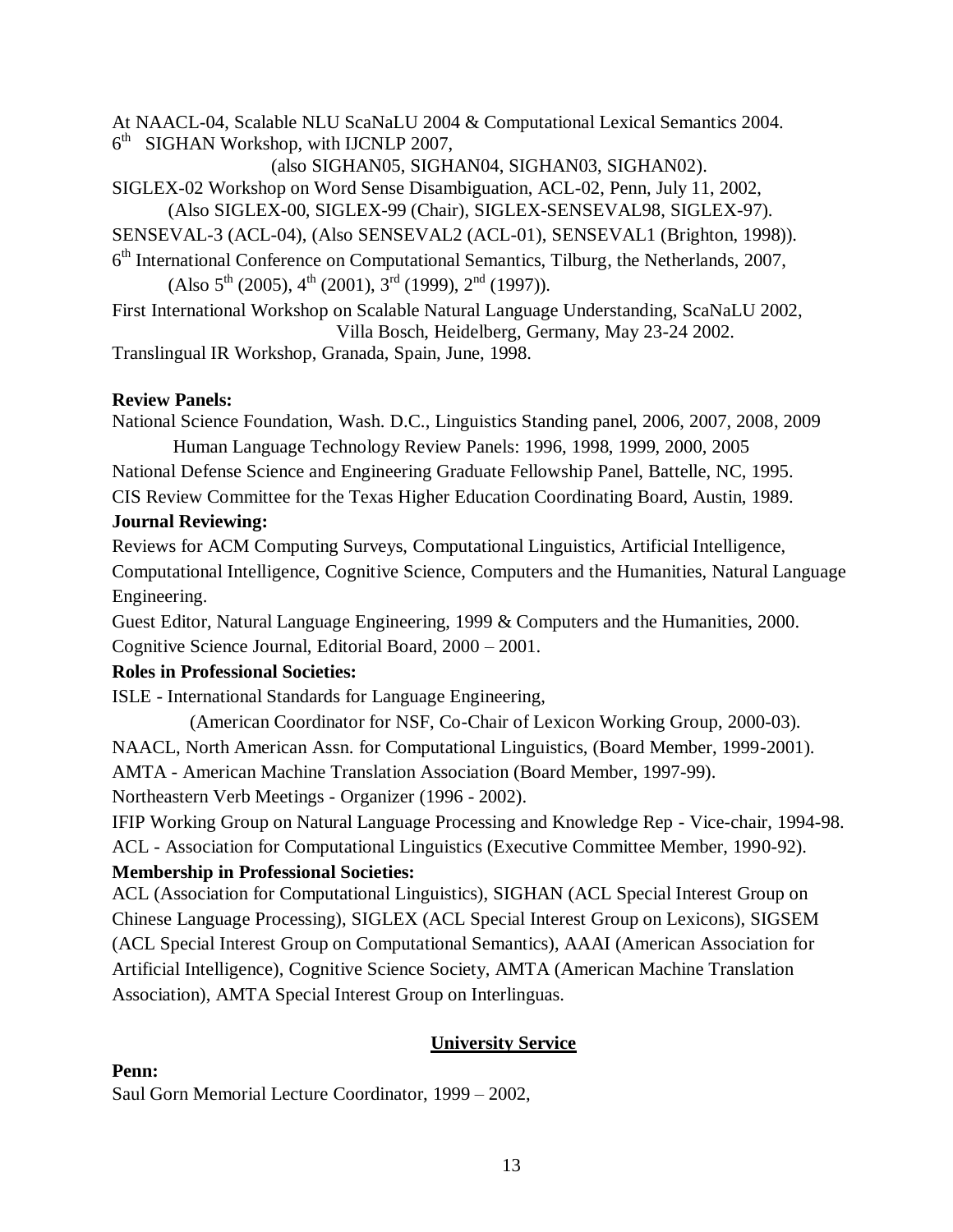Grace Hopper Memorial Lecture Coordinator, 2000 - 2002 Co-Sponsor, CISter's Lunches, (Women CIS/CSE students) 1999 - 2004 Standby Committee on Graduate Student Discipline, 2001 – 2002 Association of Women Faculty and Administrators Board Member, 2002-04 CIS Department Office Space Committee, 2002-2004 Cognitive Science Program Coordinator for CSE, 2004-2005 **Colorado:** Arts and Sciences Council Grievance Committee Chair, 2007/2008 Arts and Sciences Council Grievance Committee 2005- ICS Co-Director, Center for Computational Language and Education Research (CLEAR), 2008- ICS Executive Committee, 2005 – ICS Human Language Technology Certificate Coordinator, 2005- ICS Hiring Committee, 2005–2006 Linguistics Department Representative to the Arts and Sciences Council, 2005–2008 Linguistics Department Secretary for Faculty Meetings, 2005– Linguistics Department Graduate Admissions Chair, 2007-2008 Linguistics Department Graduate Admissions Committee, 2009, 2011 Linguistics Department Budget Committee, 2007- Linguistics Department Hiring Committee, Co-Chair, 2006/2007 Linguistics Department Cognitive Science Program Coordinator, 2005-

## **Consulting Activities / Company Ownership:**

CEO and Founder, Palladian Solutions – 1995 – 2005. PARC, Inc., Palo Alto, CA, 2006 Umbria, Inc, 2008 -

## **Research Publications**

## **Refereed Journal Articles (student authors underlined):**

- 1) Jinying Chen and Martha Palmer, Improving English Verb Sense Disambiguation Performance with Linguistically Motivated Features and Clear Sense Distinction Boundaries, Special Issue on SemEval2007, *Language Resources and Evaluation,* 43:181–208, Springer Netherland, 2009.
- 2) Dmitriy Dligach and Martha Palmer. Word Sense Disambiguation with Automatically Retrieved Semantic Knowledge. *International Journal of Semantic Computing (IJSC),* 2:3, pp. 365-380, 2008.
- 3) Nianwen Xue and Martha Palmer, Adding semantic roles to the Chinese Treebank. *Natural Language Engineering*, 15(1):143-172, 2009.
- 4) Kevin Bretonnel Cohen, Martha Palmer, and Lawrence Hunter, Nominalization and alternations in biomedical language. PLoS ONE 3(9): e3158 doi:10.1371/journal.pone, p. 1-21, Sep., 2008, *peer reviewed, electronic publication* <http://www.plosone.org/article/info%3Adoi%2F10.1371%2Fjournal.pone.0003158>
- 5) Karin Kipper, Anna Korhonen, Neville Ryant, Martha Palmer, A Large-scale Classification of English Verbs, *Language Resources and Evaluation Journal*, Springer Netherland, 42(1). 21-40, 2008.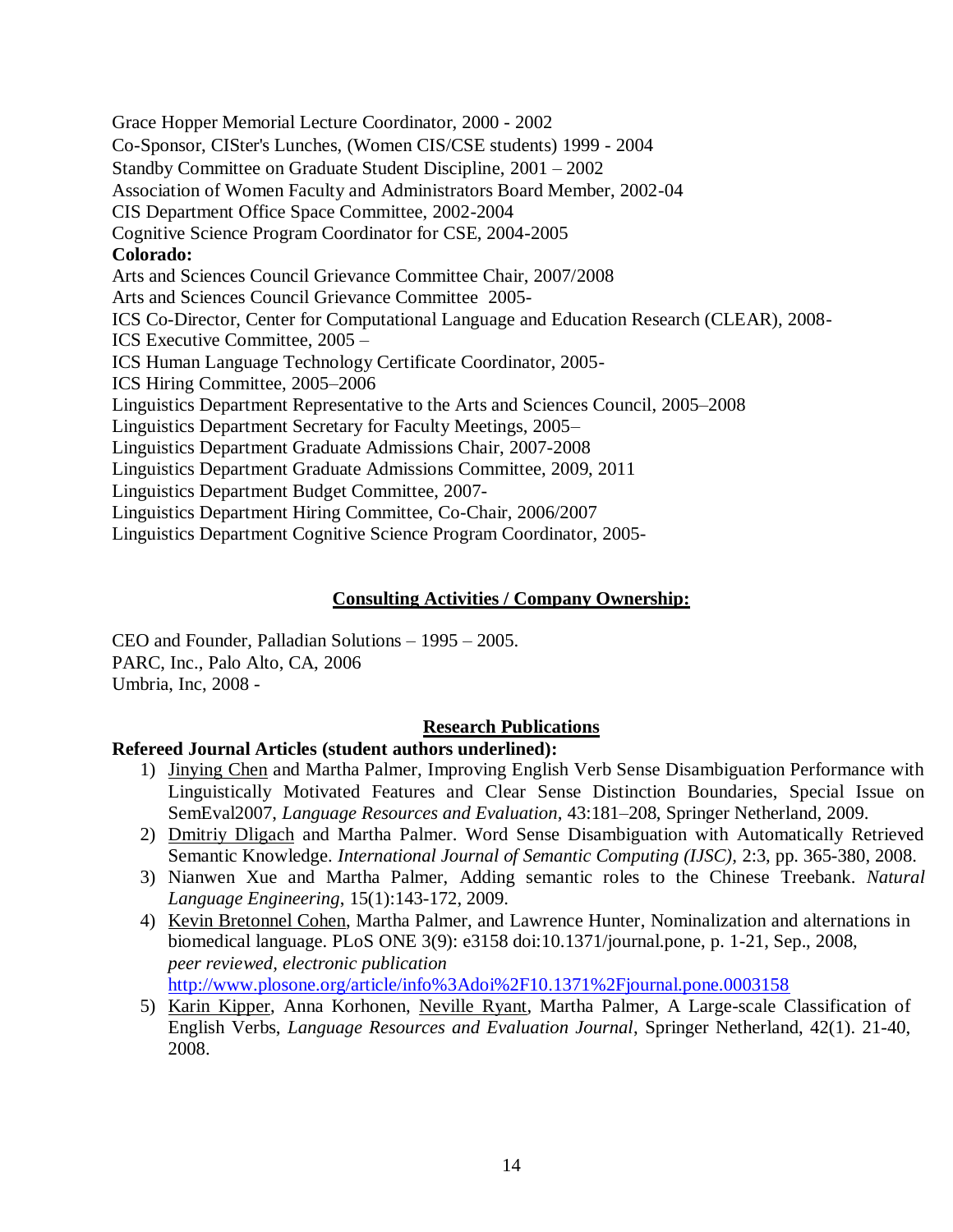- 6) Martha Palmer, Hoa Dang and Christiane Fellbaum, Making Fine-grained and Coarse-grained sense distinctions, both manually and automatically, *Journal of Natural Language Engineering,*  13:2, 137-163, 2007.
- 7) Sameer Pradhan, Eduard Hovy, Mitch Marcus, Martha Palmer, Lance Ramshaw, Ralph Weischedel, OntoNotes: A Unified Relational Semantic Representation, *International Journal of Semantic Computing,* Vol. 1, No. 4, pp. 405-419, 2007.
- 8) Martha Palmer, Dan Gildea, Paul Kingsbury, *The Proposition Bank*: A Corpus Annotated with Semantic Roles, *Computational Linguistics Journal*, *31:1, pp. 71-105, 2005.*
- 9) Fei Xia, Martha Palmer, Vijay-Shanker, Lexical Organization Using Partial-Tree Descriptions, *Computational Intelligence, 21:3, 2005*.
- 10) Chunghye Han, Martha Palmer, A morphological tagger for Korean: statistical tagging combined with corpus-based morphological rule application, *Machine Translation Journal, 18: 4,* Dec, 2005.
- 11) Nianwen Xue, Fei Xia, Fu-dong Chiou, Martha Palmer, The Penn Chinese Treebank: Phrase Structure Annotation of a Large Corpus, *Natural Language Engineering, 11(2):1-30,* June, 2005.
- 12) Matthew Stone, Christine Doran, Bonnie Webber, Tonia Bleam and Martha Palmer, Microplanning with Communicative Intentions: The SPUD System, *Computational Intelligence 19(4):1-75,* November, 2003.
- 13) Chung-hye Han, Na-Rae Han, Eon-Suk Ko and Martha Palmer, Development and Evaluation of a Korean Treebank and its Application to NLP, *Language and Information, 6:1, 123-138,* Korean Society for Language and Information, 2002.
- 14) Norm Badler, Martha Palmer and Rama Bindiganavale, Animation Control for Real-Time Virtual Humans. *Communications of the ACM, 42(8):65-73,* August 1999.
- 15) Martha Palmer. Consistent Criteria for Sense Distinctions. *Computers and the Humanities, 34: 12, 56-62*, SENSEVAL98: Evaluating Word Sense Disambiguation Systems, Kluwer, 2000.
- 16) Gan Kok Wee, Martha Palmer, K. T. Lua, A Statistically Emergent Approach for Language Processing: Application to Modeling Context Effects in Ambiguous Chinese Word Boundary Perception. *Computational Linguistics 22(4): 531-553* December, 1996.
- 17) Martha Palmer, Wu Zhibiao, Verb Semantics for English-Chinese Translation. *Machine Translation 10: 59-92,* 1995.
- 18) Martha Palmer, Carl Weir, Rebecca Passonneau, Tim Finin, The Kernel Text Understanding System. *Artificial Intelligence 63: 17-68,* Special Issue on Text Understanding, October, 1993.
- 19) Martha Palmer, Customizing Verb Definitions for Specific Semantic Domains. *Machine Translation 5: 45-62,* 1990.
- 20) Martha Palmer, Tim Finin, Evaluation of Natural Language Processing Systems. *Computational Linguistics 16(3): 175-181,* 1990.

#### **Books:**

- 1) Martha Palmer, Daniel Gildea, Nianwen Xue, *Semantic Role Labeling*, Synthesis Lectures on Human Language Technology Series, ed. Graeme Hirst, Mogan & Claypoole, ISBN: 9781598298321, 2010.
- 2) Antonio Zampolli, Nicoletta Calzolari, (Eds) and Martha Palmer (Guest Editor), *Current Trends in Computational Linguistics: In honor of Don Walker,* 595 pg, Linguistica Computazionale, Vol IX.X, Giardini editori e stampatori (Italy) and Kluwer Academic Publishers, 1994.
- 3) Martha Palmer, *Semantic Processing for Finite Domains,* 257 pp. ACL Book Series, Cambridge University Press, Cambridge, England, 1990.

#### **Editor of Special Journal Issues:**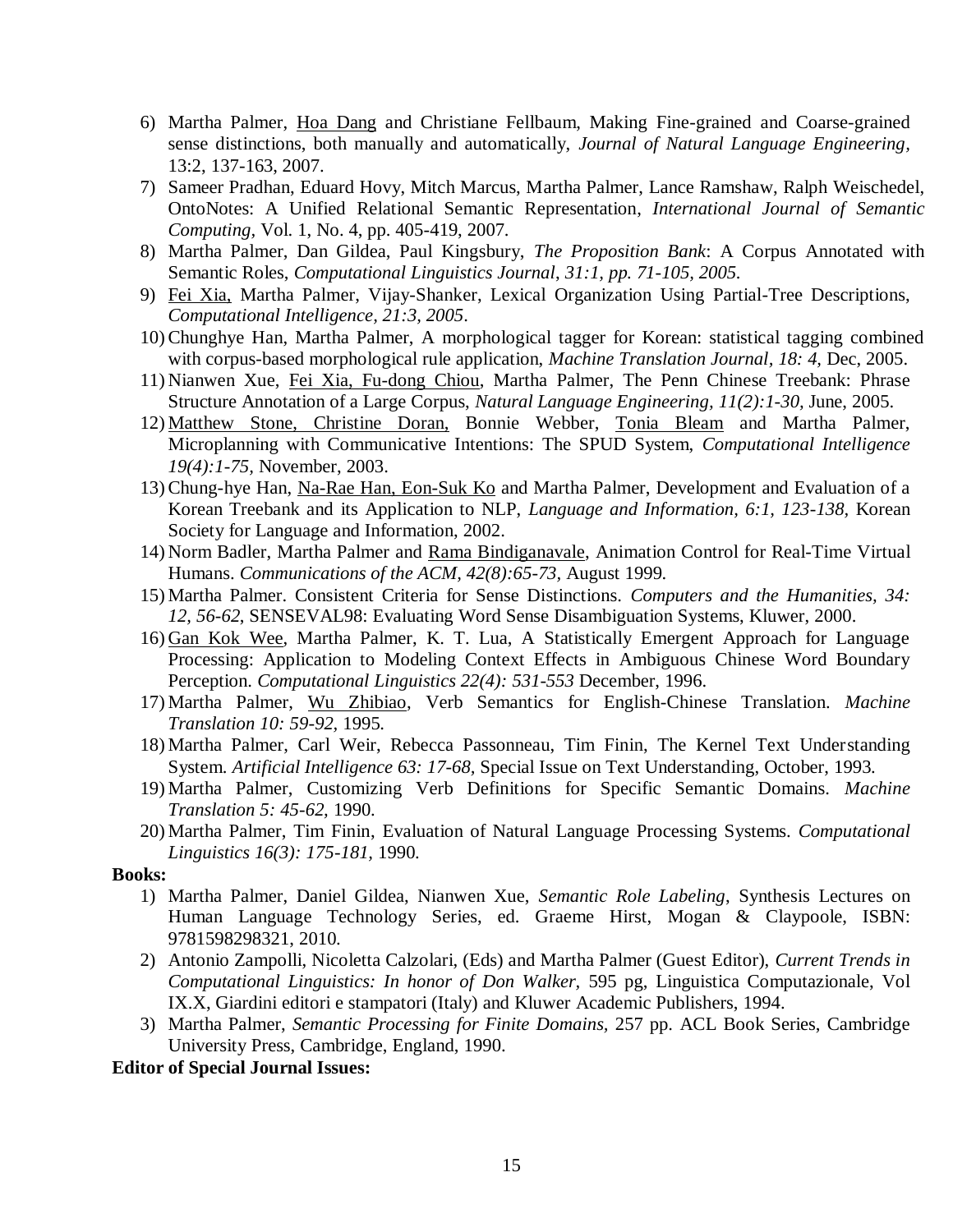- 1) Adam Kilgarriff and Martha Palmer (editors), Special Issue of *Computers and the Humanities,* SENSEVAL98:Evaluating Word Sense Disambiguation Systems, Kluwer, 34: 1-2, 2000
- 2) Martha Palmer and Marc Light (editors), Special Issue of *Natural Language Engineering* on Semantic Tagging, Cambridge University Press, 5(2), 1999

**Refereed ACL, IJCAI and AAAI Conference Papers** *(average acceptance rate < 25%, 3 reviews, 8 pgs)***:**

- 1) Susan Windisch Brown, Choosing Sense Distinctions for WSD: Psycholinguistic Evidence, *In Proceedings of the 46th Annual Meeting of the Association for Computational Linguistics: Human Language Technologies.* (short paper), pp. 249-252, Columbus, OH. June 15-20, 2008.
- 2) Dmitriy Dligach and Martha Palmer. Novel Semantic Features for Verb Sense Disambiguation. In *Proceedings of the 46th Annual Meeting of the Association for Computational Linguistics: Human Language Technologies*. (poster) pp. 29-32, Columbus, OH. June 15-20, 2008.
- 3) Szu-ting Yi, Edward Loper and Palmer, Martha, Can Semantic Roles Generalize Across Genres?, *In the Proceedings of HLT/NAACL-2007,* pp. 548-555, Rochester, NY, April 22-27, 2007.
- 4) Nianwen Xue, Jinying Chen, and Martha Palmer. Aligning Features with Sense Distinction Dimensions. *ACL-06 (poster presentation).* Sydney, Australia, 2006.
- 5) Hovy, E.H., M. Marcus, M. Palmer, S. Pradhan, L. Ramshaw, and R. Weischedel. 2006. OntoNotes: The 90% Solution. Short paper. Proceedings of the *Human Language Technology / North American Association of Computational Linguistics conference (HLT-NAACL 2006).* pp. 57-60, New York, NY.
- 6) Jinying Chen, Andrew Schein, Lyle Ungar and Martha Palmer. An Empirical Study of the Behavior of Active Learning for Word Sense Disambiguation. *Human Language Technology conference - North American chapter of the Association for Computational Linguistics annual meeting (HLT-NAACL) 2006.* New York City, 2006.
- 7) Jinying Chen, Martha Palmer, Towards Robust High Performance Word Sense Disambiguation of English Verbs Using Rich Linguistic Features, In the International Joint Conference for Natural Language Processing, IJCNLP-05, Jeju Island, Korea, October 11-13, 2005.
- 8) Nianwen Xue and Martha Palmer, Automatic Semantic Role Labeling for Chinese Verbs; In the *Proceedings of the International Joint Conference on Artificial Intelligence*, IJCAI05, Edinburgh, Scotland, August, 2005.
- 9) Hoa Trang Dang, Martha Palmer, The Role of Semantic Roles in Disambiguating Verb Senses, In *ACL-05,* Ann Arbor, Mich, June 26-28, 2005.
- 10) Yuan Ding, Martha Palmer, Machine Translation Using Probabilistic Synchronous Dependency Insertion Grammars, In *ACL-05,* Ann Arbor, Mich, June 26-28, 2005.
- 11) Nianwen Xue and Martha Palmer, Calibrating Features for Semantic Role Labeling, *Empirical Methods in Natural Language Processing Conference*, *ACL-04*, Barcelona, Spain, July 21-26.
- 12) Szuting Yi and Martha Palmer, Pushing the boundaries of Semantic Role Labeling with SVM, ICON-04, India, 2004.
- 13)Jinying Chen and Martha Palmer, Chinese Verb Sense Discrimination Using an EM Clustering Model with Rich Linguistic Features, *ACL-04*, Barcelona, Spain, July 21-26.
- 14) Dan Gildea and Martha Palmer, The Necessity of Parsing for Predicate-Argument Recognition, *The 40th Meeting of the Association for Computational Linguistics, ACL-02*, Philadelphia, PA, July 7-12, 2002.
- 15) Fei Xia, Chunghye Han, Martha Palmer, and Aravind Joshi, Automatically Extracting and Comparing Lexicalized Grammars for Different Languages, *Proceedings of the Seventh International Joint Conference on Artificial Intelligence, (IJCAI-2001),* Seattle, Washington, 2001.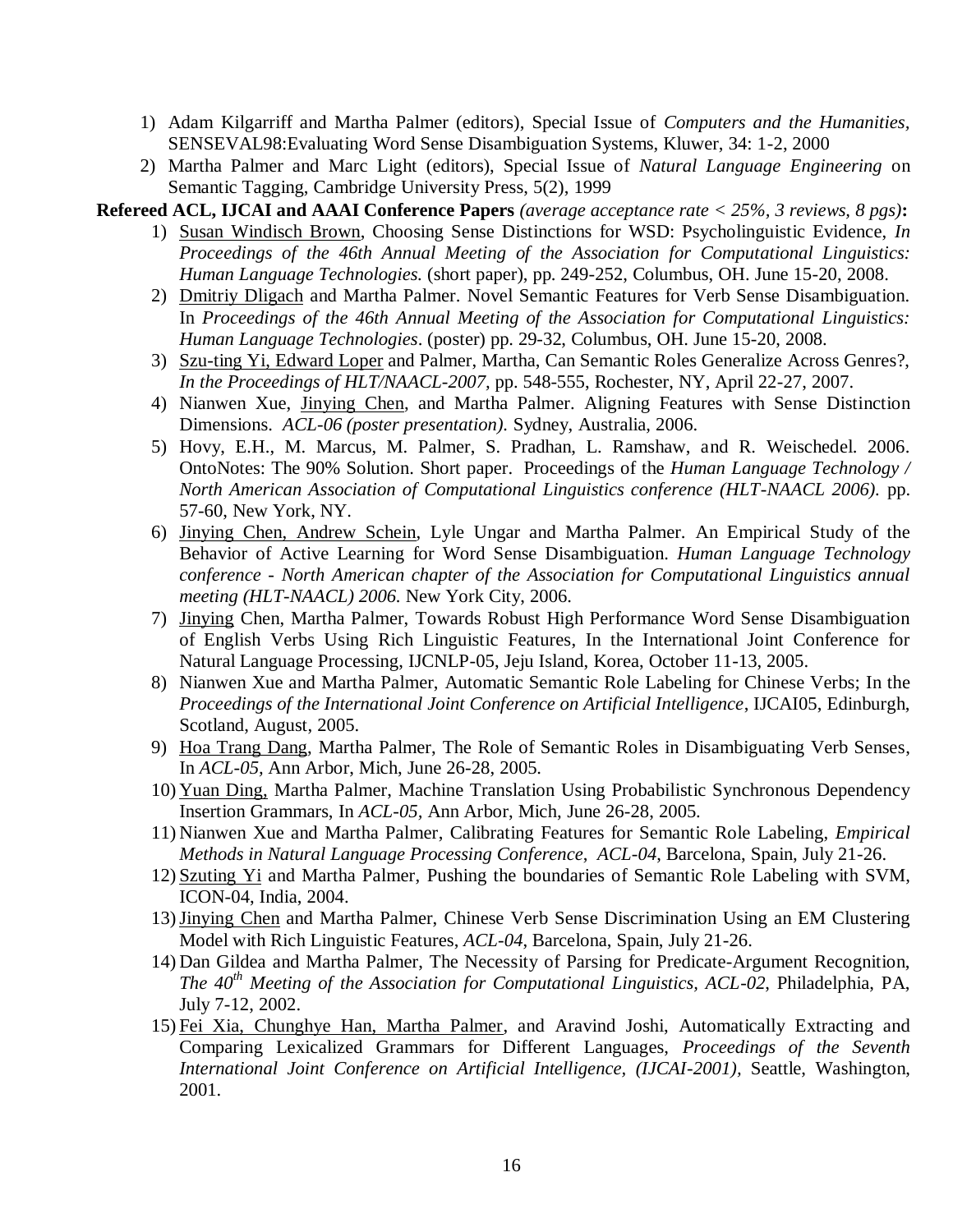- 16) Karin Kipper, Hoa Trang Dang, Martha Palmer, Class-Based Construction of a Verb Lexicon, *AAAI-2000 Seventeenth National Conference on Artificial Intelligence,* Austin TX, July 30 - August 3, 2000.
- 17) Hoa Trang Dang, Karin Kipper, Martha Palmer, Joseph Rosenzweig, Investigating regular sense extensions based on intersective Levin classes. *Coling/ACL-98, 36th Association of Computational Linguistics Conference, pp 293-300,* Montreal CA, August 11-17, 1998.
- 18) Wu Zhibiao, Martha Palmer, Verb Semantics and Lexical Selection, In *Proceedings of the 32nd Annual Meeting of the Association for Computational Linguistics,* pp.133-139, New Mexico State University, July 1994.
- 19) Rebecca Passonneau, Carl Weir, Tim Finin and Martha Palmer, Integrating Natural Language Processing and Knowledge Based Processing: Demand Driven Reasoning for Document Analysis, *Proceedings of the 1991 National Conference on Artificial Intelligence (AAAI-91),* 6pg, Boston, August, 1991.
- 20) Deborah Dahl, Martha Palmer, and Rebecca Passonneau, Nominalizations in PUNDIT. In the *Proceedings of the 25th Annual Meeting of the Association for Computational Linguistics,* 6pg,, Stanford University, Stanford, CA, July 1987.
- 21) Martha Palmer, Deborah Dahl, Rebecca [Schiffman] Passonneau, Lynette Hirschman. Marcia Linebarger, John Dowding. Recovering implicit information, In the *Proceedings of the Sixth Annual Meeting of the Association for Computational Linguistics,* 6pg, Columbia University, New York, August 1986.
- 22) Martha Palmer, Inference-driven semantic analysis. In *Proceedings of the American Association for Artificial Conference,* 6pg, AAAI-83, Washington, D.C., August 1983.
- 23)Jim Weiner and Martha Palmer. The design of a system for designing knowledge representation systems. In *Proceedings of IJCAI-81,* 6pg, Vancouver, 1981.
- 24) Martha Palmer, A case for rule-driven semantic analysis. In *Proceedings of the l0th Annual Meeting of the Association for Computational Linguistics,* 6pg, Stanford, CA. June 1981.

#### **Refereed Conference and Workshop Papers (typically 8 pages, peer reviewed):**

- 1) Jena D. Hwang, Archna Bhatia, Clare Bonial, Aous Mansouri, Ashwini Vaidya, Nianwen Xue, and Martha Palmer. PropBank Annotation of Multilingual Light Verb Constructions. In the *Proceedings of the Linguistic Annotation Workshop held in conjunction with ACL-2010*. Uppsala, Sweden, July 15-16, 2010.
- 2) Dmitriy Dligach, Rodney Nielsen and Martha Palmer, To Annotate More Accurately or to Annotate More, In the *Proceedings of the Linguistic Annotation Workshop held in conjunction with ACL-2010*. Uppsala, Sweden, July 15-16, 2010.
- 3) Jinho Choi and Martha Palmer, Retrieving Correct Semantic Boundaries in Dependency Structure, In the *Proceedings of the Linguistic Annotation Workshop held in conjunction with ACL-2010*. Uppsala, Sweden, July 15-16, 2010.
- 4) Michael Bada, Miriam Eckert, Martha Palmer and Lawrence Hunter, An Overview of the CRAFT Concept Annotation Guidelines, In the *Proceedings of the Linguistic Annotation Workshop held in conjunction with ACL-2010*. Uppsala, Sweden, July 15-16, 2010.
- 5) Wajdi Zaghouani, Mona Diab, Aous Mansouri, Sameer Pradhan and Martha Palmer The Revised Arabic PropBank, In the *Proceedings of the Linguistic Annotation Workshop held in conjunction with ACL-2010*. Uppsala, Sweden, July 15-16, 2010.
- 6) Josef Ruppenhofer, Caroline Sporleder, Roser Morante, Collin Baker and Martha Palmer, SemEval-2010 Task 10: Linking Events and Their Participants in Discourse, In the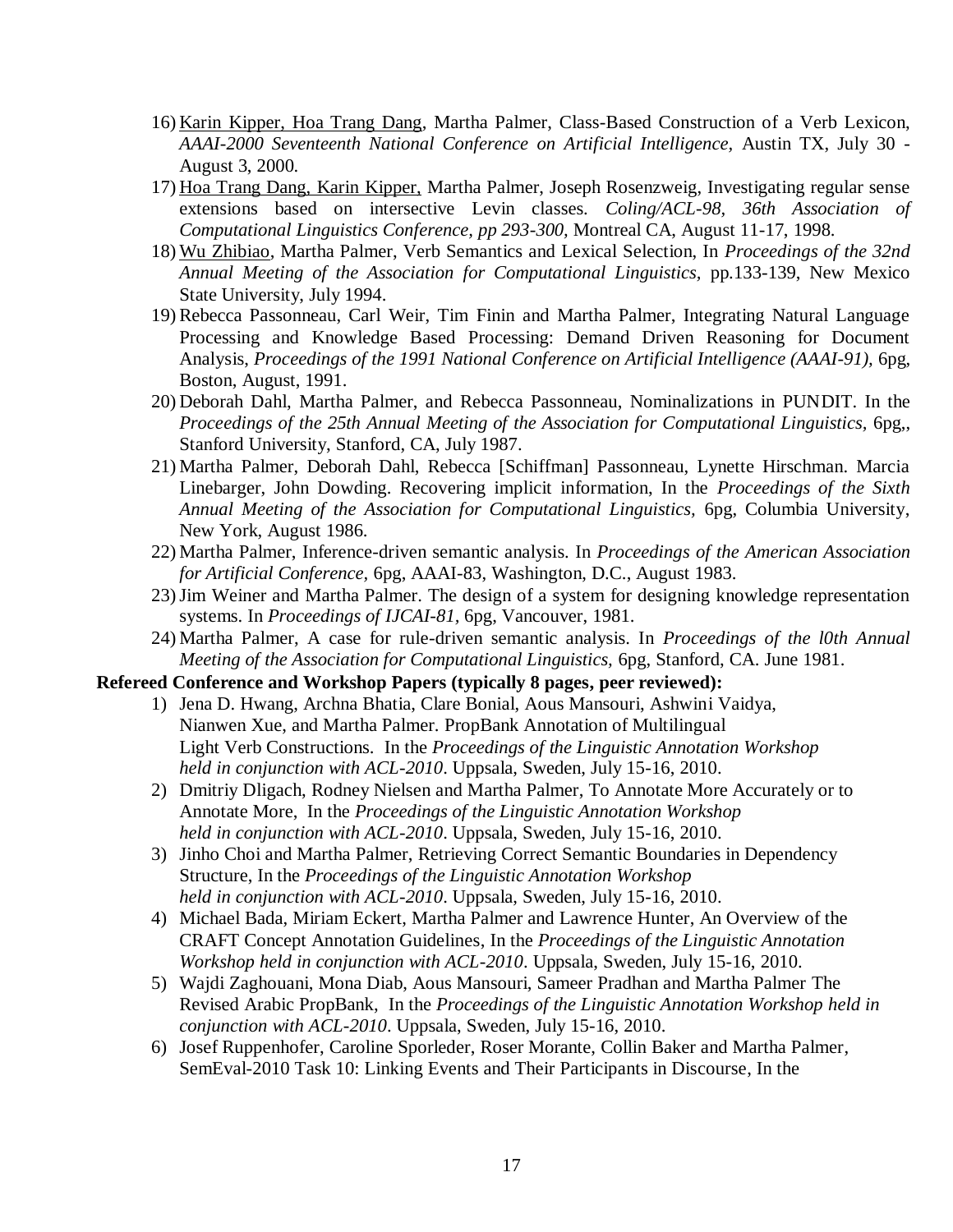*Proceedings of the 5th International Workshop on Semantic Evaluation, Semeval-10, held in conjunction with ACL-2010*, Uppsala, Sweden, July 15-16, 2010.

- 7) Jena D. Hwang, Rodney D. Nielsen and Marth Palmer. Towards a Domain Independent Semantics: Enhancing Semantic Representation with Construction Grammar, In *the Proceedings of Extracting and Using Constructions in Computational Linguistic Workshop held in conjunction with NAACL HLT 2010*, LA, CA, June 6, 2010.
- 8) Jinho D. Choi, Claire Bonial, and Martha Palmer, Multilingual Propbank Annotation Tools: Cornerstone and Jubilee, In the *Proceedings of NAACL-HLT'10: Demos*, pp. 13-16, Los Angeles, CA, June, 2010
- 9) K. Bretonnel Cohen, Arrick Lanfranchi, William Corvey, William A. Baumgartner Jr., Christophe Roeder, Philip V. Ogren, Martha Palmer, Lawrence E. Hunter, Annotation of all coreference in biomedical text: Guideline selection and adaptation, In the *Proceedings of the 2nd Workshop on Building and evaluating resources for biomedical text mining (BioTxtM2010),* held in conjunction with the LREC 2010 conference., Valetta, Malta, May 17, 2010.
- 10) Archna Bhatia, Rajesh Bhatt, Bhuvana Narasimhan, Martha Palmer, Owen Rambow, Dipti Misra Sharma, Michael Tepper, Ashwini Vaidya, Fei Xia, Empty Categories in a Hindi Treebank, In the Proceedings of the 7th International Conference on Language Resources and Evaluation (LREC'10), Valletta, Malta,
- 11)Jinho D. Choi, Claire Bonial, and Martha Palmer. Propbank Instance Annotation Guidelines Using a Dedicated Editor, Jubilee. In Proceedings of the 7th International Conference on Language Resources and Evaluation (LREC'10), Valletta, Malta
- 12) *Jinho D. Choi, Claire Bonial*, and Martha Palmer. Propbank Frameset Annotation Guidelines Using a Dedicated Editor, Cornerstone. In Proceedings of the 7th International Conference on Language Resources and Evaluation (LREC'10), Valletta, Malta
- 13) Susan Brown, Travis Rood, Martha Palmer, Number or Nuance: Which factors restrict reliable word sense annotation, In Proceedings of the 7th International Conference on Language Resources and Evaluation (LREC'10), Valletta, Malta
- 14) Martha Palmer, Rajesh Bhatt, Bhuvana Narasimhan, Owen Rambow, Dipti Misra Sharma, Fei Xia, Hindi Syntax: Annotating Dependency, Lexical Predicate-Argument Structure, and Phrase Structure, In the Proceedings of the 7th International Conference on Natural Language Processing, ICON-2009, Hyderabad, India, Dec 14-17, 2009.
- 15) Guergana Savova, Steven Bethard, Will Styler, James H. Martin, Martha Palmer, James Masanz, and Wayne Ward. Towards temporal relation discovery from the clinical narrative. In *American Medical Informatics Association*, 2009.
- 16) Martha Palmer, Semlink: Linking PropBank, VerbNet and FrameNet, *In the Proceedings of the Generative Lexicon Conference, GenLex-09*, September, 2009, Pisa, Italy.
- 17) Rajesh Bhatt; Bhuvana Narasimhan; Martha Palmer; Owen Rambow; Dipti Sharma; Fei Xia, A Multi-Representational and Multi-Layered Treebank for Hindi/Urdu, *In the Proceedings of the Third Linguistic Annotation Workshop, held in conjunction with ACL-IJCNLP 2009, Singapore,* August, 2009.
- 18) Jinho D. Choi, Martha Palmer and Nianwen Xue. 2009. Using Parallel PropBanks to enhance Word-alignments, Linguistic Annotation Workshop, at ACL-IJCNLP, Singapore.
- 19) Dmitriy Dligach & Martha Palmer (2009), Using language modeling to select useful annotation data, *In Proceedings of the Student Research Workshop, Held in Conjunction with NAACL-HLT 2009*, Boulder, CO.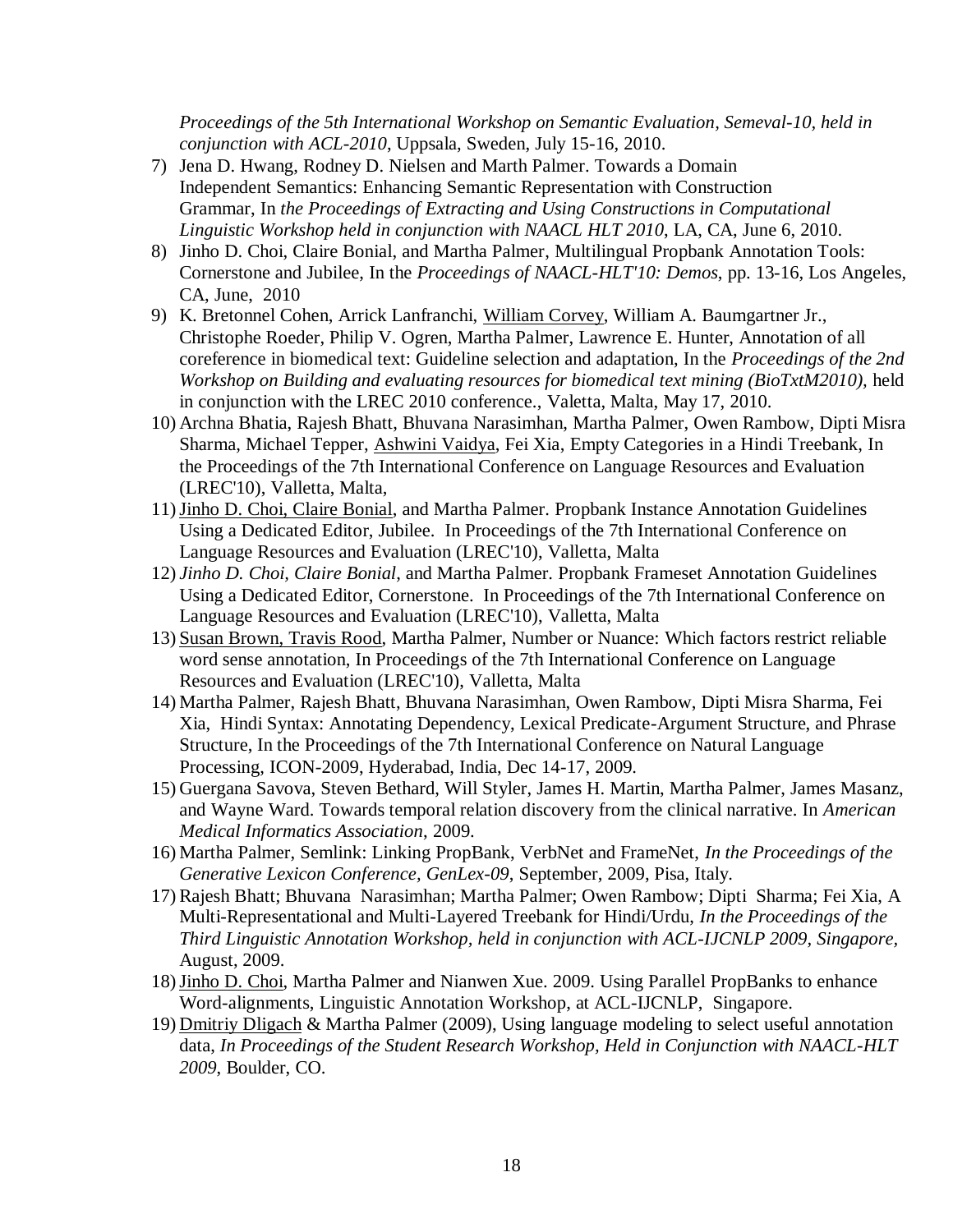- 20) Martha Palmer, Jena D. Hwang, Susan Windisch Brown, Karin Kipper Schuler and Arrick Lanfranchi, Leveraging lexical resources for the detection of event relations, *In the Proceedings of the AAAI 2009 Spring Symposium on Learning by Reading,* Stanford, CA, March 23-25, 2009.
- 21) Fei Xia, Rajesh Bhatt, Owen Rambow, Martha Palmer and Dipti Misra Sharma, Towards a multi-representational Treebank, *In the Proceedings of The 7th International Workshop on Treebanks and Linguistic Theories, TLT-7, in conjunction with the 19th Meeting of Computational Linguistics in the Netherlands*, Groningen, the Netherlands, Jan 23-24, 2009.
- 22) Les Sikos, Susan Brown, Albert Kim, and Martha Palmer, Laura Michaelis, Lexical Coercion: "Meaning" is often more than just a sum of the parts, *In the Proceedings of the AAAI 2008 Fall Symposium on Biologically Inspired Cognitive Architectures,* Washington, DC., Nov, 2008.
- *23)* Dmitriy Dligach and Martha Palmer. Improving Verb Sense Disambiguation with Automatically Retrieved Semantic Knowledge. In Proceedings of Second IEEE International Conference on Semantic Computing (ICSC). Santa Clara, CA. August 4-7, 2008.
- *24)* Rodney D. Nielsen, Wayne Ward, James H. Martin and Martha Palmer, Annotating Students' Understanding of Science Concepts, In the *Proceedings of LREC-08,* Marrakesh, Morocco, May, 2008.
- *25)* Sameer Pradhan, Eduard Hovy, Mitch Marcus, Martha Palmer, Lance Ramshaw and Ralph Weischedel, OntoNotes: A Unified Relational Semantic Representation, *First IEEE International Conference on Semantic Computing Proceedings*, Irvine, CA, Sep 17-19, 2007. *Best Paper Award.*
- 26)Jinying Chen, Dmitriy Dligach and Martha Palmer, Towards Large-scale High-Performance English Verb Sense Disambiguation by Using Linguistically Motivated Features, *First IEEE International Conference on Semantic Computing Proceedings*, Irvine, CA, Sep 17-19, 2007.
- 27) Susan Windisch Brown, Cecily Jill Duffield, Jena D. Hwang, Dmitrity Dligach, Sarah E. Vieweg, Jenny Davis, Martha Palmer, [The Role of Functional Nouns in Manual Grouping of](http://phil-fak.uni-duesseldorf.de/FFF/index.php?id=322&L=2)  [Verb Senses](http://phil-fak.uni-duesseldorf.de/FFF/index.php?id=322&L=2)*, In the Poster Session of Concept Types and Frames in Language, Cognition, and Science*, Düsseldorf, Germany, August 20-22, 2007.
- 28) Cecily Jill Duffield; Jena D. Hwang; Susan Windisch Brown; Dmitriy Dligach; Sarah E. Vieweg; Jenny Davis; Martha Palmer, Criteria for Manual Clustering of Verb Senses, In the *Poster Session for the 29th Meeting of the Cognitive Science Society*, Nashville, TN, Aug 1-4, 2007.
- 29) Sameer Pradhan; Edward Loper; Dmitriy Dligach; Martha Palmer SemEval-2007 Task-17: English Lexical Sample, SRL and All Words, In the *Proceedings of the Fourth International Workshop on Semantic Evaluations (SemEval-2007),* held in conjunction with ACL-2007, Prague, the Czech Republic, June, 2007.
- 30) Mona Diab; Musa Alkhalifa; Sabry ElKateb; Christiane Fellbaum; Aous Mansouri; Martha Palmer, SemEval-2007 Task 18: Arabic Semantic Labeling, In the *Proceedings of the Fourth International Workshop on Semantic Evaluations (SemEval-2007),* held in conjunction with ACL-2007, Prague, the Czech Republic, June, 2007.
- 31) Cecily Jill Duffield; Jena D. Hwang; Susan Windisch Brown; Dmitriy Dligach; Sarah E. Vieweg; Jenny Davis; Martha Palmer, Criteria for the Manual Grouping of Verb Senses, In the *Proceedings of the Linguistic Annotation Workshop* held in conjunction with *ACL-2007,* Prague, the Czech Republic, June, 2007.
- 32) Vicky Tzuyin Lai, Meiyu Chang, Cecily Jill Duffield, Jena D. Hwang, Nianwen Xue, & Martha Palmer, Defining a Methodology for Mapping Chinese & English Sense Inventories, *Chinese Lexical Semantics Workshop* 2007, Hong Kong, May 21-23, 2007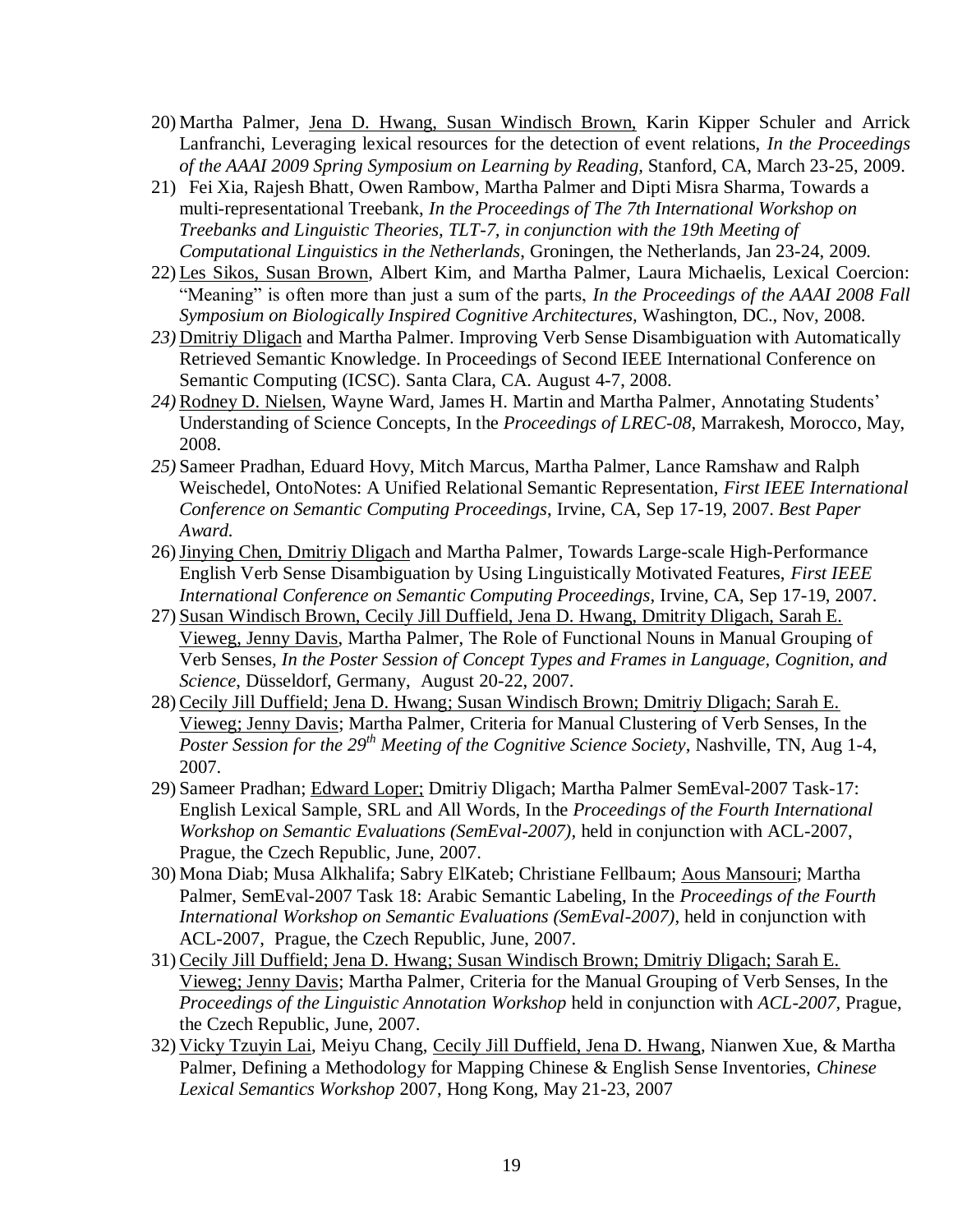- 33) Steven Bethard, Rodney Nielsen, James H. Martin, Wayne Ward, and Martha Palmer. Semantic integration in learning from text. In AAAI Spring Symposium on Machine Reading, 2007.
- 34) Edward Loper, Szu-ting Yi and Martha Palmer. (2007) Combining Lexical Resources: Mapping Between PropBank and VerbNet, In the *Proceedings of the 7th International Workshop on Computational Semantics,* Tilburg, the Netherlands.
- 35) Karin Kipper, Anna Korhonen, Neville Ryant, and Martha Palmer. Extensive Classifications of English verbs. In the *Proceedings of the 12th EURALEX International Congress*. Turin, Italy. September, 2006.
- 36) Yuan Ding and Martha Palmer, Better Learning and Decoding for Syntax Based SMT Using PSDIG, *7th biennial conference of the Association for Machine Translation in the Americas (AMTA-2006),* Boston, Mass, August, 2006.
- 37) Olga Babko-Malaya; Ann Bies; Ann Taylor; Szuting Yi; Martha Palmer; Mitch Marcus; Seth Kulick; Libin Shen, Issues in Synchronizing the English Treebank and PropBank. *In the Proceedings of the Workshop on Frontiers in Linguistically Annotated Corpora 2006, at ACL06*, Sydney, Australia, July, 2006.
- 38) Karin Kipper, Anna Korhonen, Neville Ryant and Martha Palmer, Extending VerbNet with Novel Verb Classes, *Proceedings of the Fifth International Conference on Language Resources and Evaluation -*- LREC'06, May, 2006, Genoa, Italy.
- 39)Jinying Chen and Martha Palmer. Clustering-based Feature Selection for Verb Sense Disambiguation. In *Proceedings of 2005 IEEE International Conference on Natural Language Processing and Knowledge Engineering, IEEE NLP-KE 2005*, pp. 36-41. Oct. 30- Nov. 1, Wuhan, China, 2005.
- 40) Martha Palmer, Nianwen Xue, Olga Babko-Malaya, Jinying Chen, Benjamin Snyder, A Parallel Proposition Bank II for Chinese and English, *Frontiers in Corpus Annotation, Workshop in conjunction with ACL-05,* Ann Arbor, Mich, June 29, 2005.
- 41)James Pustejovsky, Adam Meyers, Martha Palmer and Massimo Poesio, Merging PropBank, NomBank, TimeBank, Penn Discourse Treebank and Coreference, *Frontiers in Corpus Annotation*, *Workshop in conjunction with ACL-05,* Ann Arbor, Mich, June 29, 2005.
- 42) Yuan Ding and Martha Palmer, Automatic Learning of Parallel Dependency Treelet Pairs, The First International Joint Conference on Natural Language Processing (IJCNLP-04), Hainan, China, Oct. '04.
- 43) Yuan Ding and Martha Palmer, Synchronous Dependency Insertion Grammars: A Grammar Formalism for Syntax Based Statistical MT, Workshop on Recent Advances in Dependency Grammars, The 20th International Conference on Computational Linguistics (COLING 2004), Geneva, Switzerland, Aug 28, 2004.
- 44) Nianwen Xue and Martha Palmer, Annotating the Propositions in the Penn Chinese Treebank, Second SIGHAN Workshop on Chinese Language Processing, held in conjunction with ACL-03, pp. 47-54, Sapporo, Japan, July, 21-26, 2004.
- 45) Olga Babko-Malaya, Martha Palmer, Nianwen Xue, Aravind Joshi, Seth Kulick, Proposition Bank II: Delving Deeper, *Frontiers in Corpus Annotation*, *Workshop in conjunction with HLT/NAACL 2004*, Boston, MASS, May 6, 2004.
- 46) Karin Kipper, Benjamin Snyder, Martha Palmer, Using Prepositions to Extend a Verb Lexicon, *Computational Lexical Semantics, Workshop in conjunction with HLT/NAACL 2004*, Boston, MASS, May 6, 2004.
- 47) Martha Palmer, Olga Babko-Malaya, Hoa Trang Dang, Different Sense Granularities for Different Applications, 2<sup>nd</sup> Workshop on Scalable Natural Language Understanding Systems, at *HLT/NAACL-04,* Boston, MASS, May 6, 2004.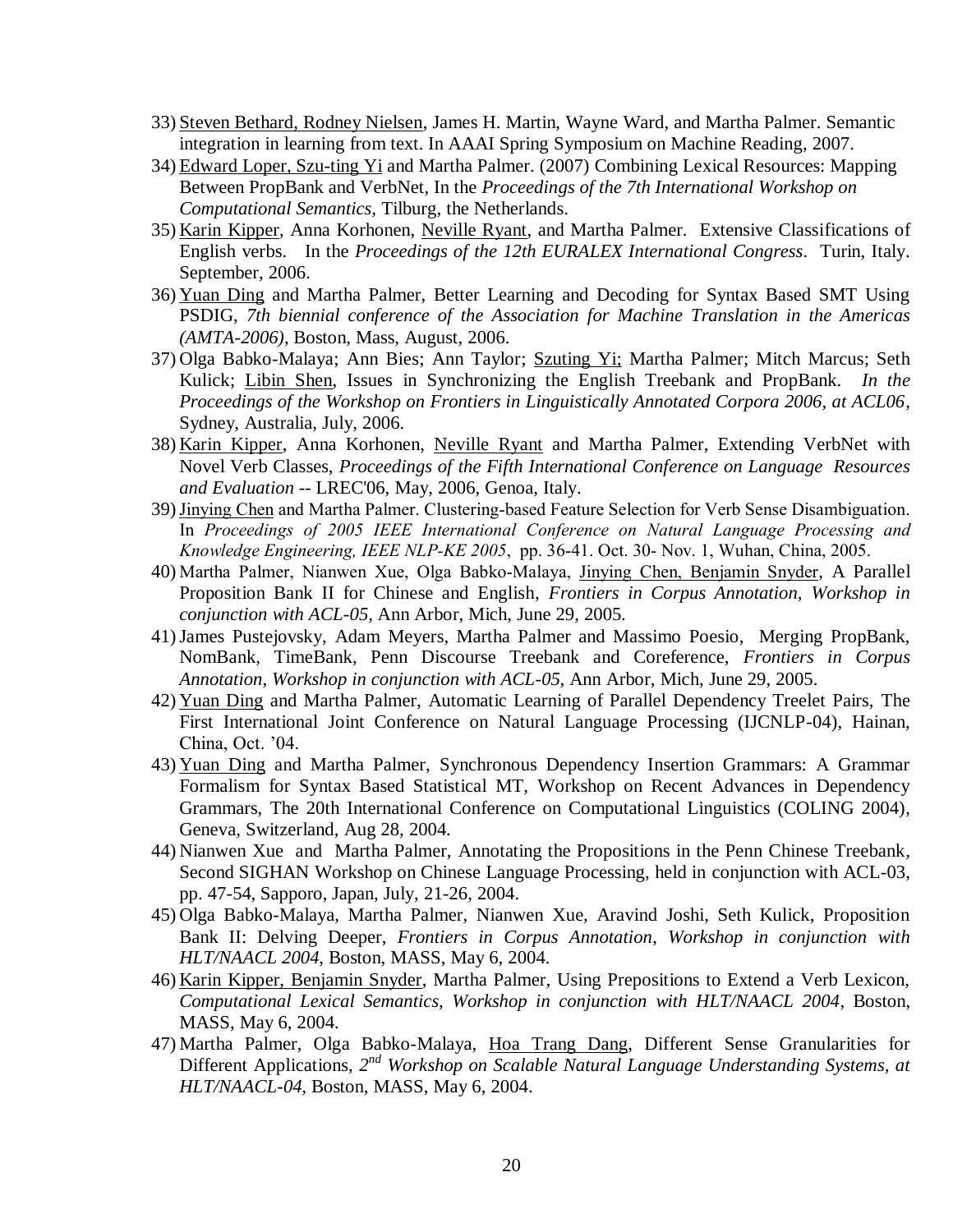- 48) Karin Kipper, Ben Snyder, Martha Palmer, Extending a verb-lexicon using a semantically annotated corpus, In the *Proceedings of the 4th International Conference on Language Resources and Evaluation (LREC-04),* Lisbon, Portugal, May, 2004.
- 49) Yuan Ding and Martha Palmer, Automatic Learning of Parallel Dependency Treelet Pairs, *In the Proceedings of the First International Joint Conference on Natural Language Processing*, *IJCNLP-04*, Hainan Island, China, March 22-24, 2004.
- 50)Jinying Chen, Nianwen Xue, Martha Palmer, Using a Smoothing Maximum Entropy Model for Chinese Nominal Entity Tagging, *In the Poster Session Proceedings of the First International Joint Conference on Natural Language Processing*, *IJCNLP-04*, Hainan Island, China, March 22-24, 2004.
- 51) Owen Rambow, Bonnie Dorr, Karin Kipper; Ivona Kucerová, and Martha Palmer, Automatically Deriving Tectogrammatical Labels from Other Resources: A Comparison of Semantic Labels Across Frameworks. *Prague Bulletin of Mathematical Linguistics*, vol. 79-80, pp. 23-35, 2003.
- 52) Paul Kingsbury and Martha Palmer, PropBank: The Next Level of TreeBank, *The Second Workshop on Treebanks and Linguistic Theories (TLT 2003)*, Växjö, Sweden, Nov, 2003.
- 53) Yuan Ding, Daniel Gildea and Martha Palmer, An Algorithm for Word-level Alignment of Parallel Dependency Trees, *The 9th Machine Translation Summit of International Association of Machine Translation,* New Orleans, October, 2003.
- 54) Paul Kingsbury, Benjamin Snyder, Nianwen Xue, Martha Palmer, PropBank as a Bootstrap for Richer Annotation Schemes, *The 6th Workshop on Interlinguas: Annotations and Translations,, in conjunction with MT Summit 2003,* New Orleans, Louisiana, 9 pgs, 2003.
- 55) Benjamin Snyder and Martha Palmer, The English all-words task, *Proceedings of Senseval-3: The Third International Workshop on the Evaluation of Systems for the Semantic Analysis of Text, ACL2004*, Barcelona, Spain, July 21-26, 2004.
- 56) [Seth Kulick,](http://www.cis.upenn.edu/~skulick) [Mark Liberman,](http://www.ling.upenn.edu/~myl) [Martha Palmer,](http://www.cis.upenn.edu/~mpalmer) and Andrew Schein. Shallow Semantic Annotation of Biomedical Corpora for Information Extraction. *Proceedings of the [2003 ISMB](http://www.iscb.org/ismb2003/) Special Interest Group Meeting on [Text Mining \(a.k.a. BioLink\),](http://www.pdg.cnb.uam.es/BioLink/)* Brisbane, Australia, June 27, 2003.
- 57) Paul Kingsbury, Martha Palmer, Mitch Marcus, Adding Predicate Argument Structure to the Penn TreeBank, *The Second International Human Language Technology Conference*, *HLT-02*, San Diego, CA, March 24-27, 2002.
- 58) Paul Kingsbury, Martha Palmer, From TreeBank to PropBank, *Third International Conference on Language Resources and Evaluation, LREC-02*, Las Palmas, Canary Islands, Spain, May 28- June 3, 2002.
- 59) Chung-hye Han, Na-rae Han, Eon-suk Ko, Martha Palmer, Korean Treebank: Development and Evaluation, *The Third International Conference on Language Resources and Evaluation, LREC-02,* Las Palmas, Canary Islands, Spain, May 28- June 3, 2002.
- 60)Jan Allbeck, Karin Kipper, Charles Adams, William Schuler, Elena Zoubanova, Norman Badler, Martha Palmer, Aravind Joshi. ACUMEN: Amplifying Control and Understanding of Multiple Entities. *AAMAS-2002, The First International Joint Conference on Autonomous Agents and Multi-Agent Systems*. Bologna, Italy, July 15-19, 2002.
- 61) Hoa Trang Dang and Martha Palmer, Combining Contextual Features for Word Sense Disambiguation, *SIGLEX Workshop on Word Sense Disambiguation, in conjunction with the 40th Meeting of the Association for Computational Linguistics, ACL-02,* Philadelphia, PA, July 7-12, 2002.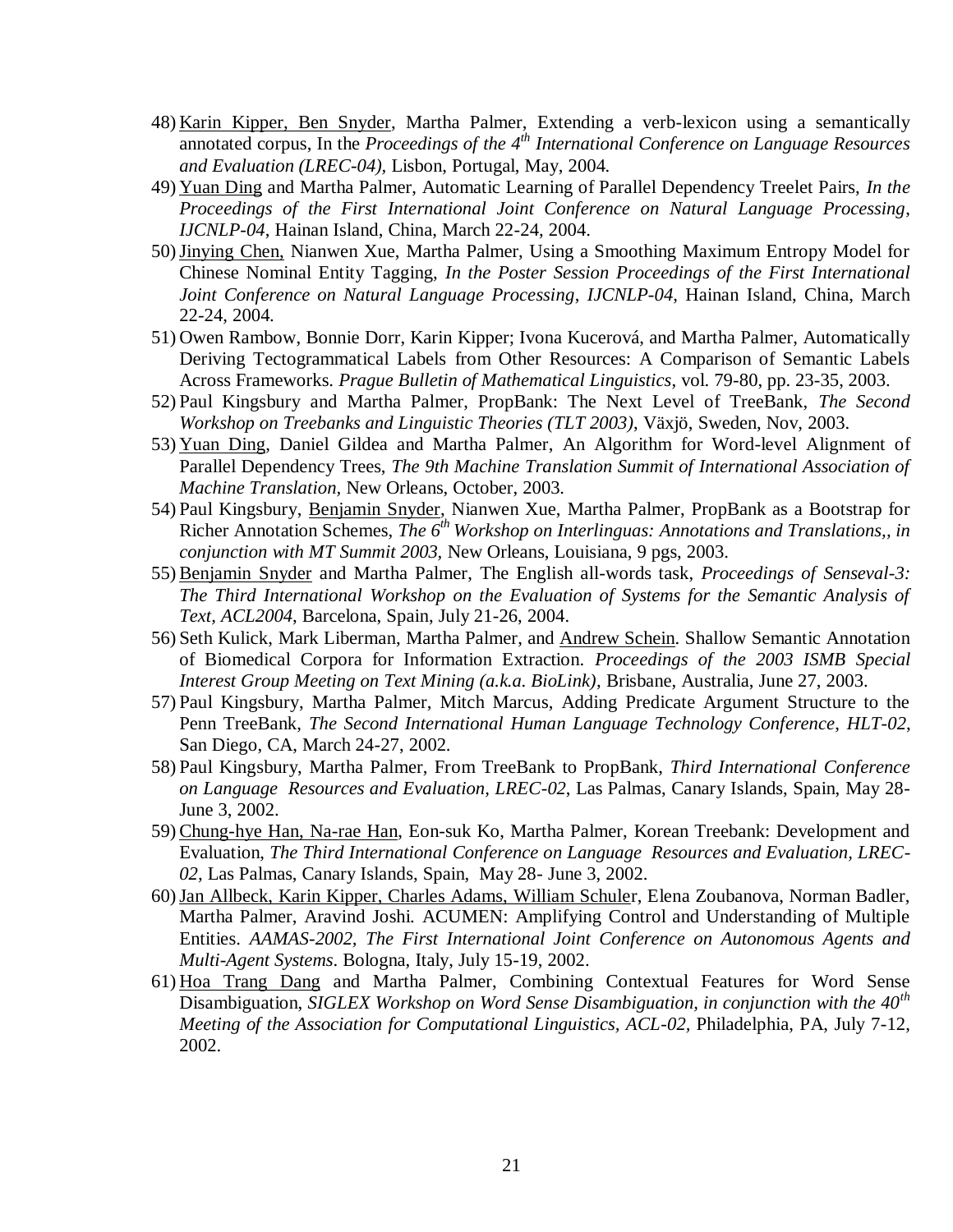- 62) Nianwen Xue, Fu-dong Chiou, Martha Palmer, Building a Large-Scale Chinese Corpus, *the 19th International Conference on Computational Linguistics, COLING-02,* Taipei, Taiwan, August 24 -- September 1, 2002.
- 63) Hoa Trang Dang, Chingyi Chia, Fu-dong Chiou, Martha Palmer, Simple Features for Chinese Word Sense Disambiguation, *The 19th International Conference on Computational Linguistics, COLING-02,* Taipei, Taiwan, August 24-September 1, 2002.
- 64) Chung-hye Han, Na-Rae Han, Eon-Suk Ko, Heejong Yi and Martha Palmer, Penn Korean Treebank: Development and evaluation, Proceedings of the 16th Pacific Asia Conference on Language, Information and Computation. Ik-Hwan Lee, Yong-Beom Kim, Key-Seun Choi and Minhaeng Lee (eds.), The Korean Society for Language and Information, pp.69-78, 2002.
- 65) Scott Cotton, Phil Edmonds, Adam Kilgarriff, and Martha Palmer, ed. 2001. SENSEVAL-2: Second International Workshop on Evaluating Word Sense Disambiguation Systems. SIGLEX Workshop, ACL03, Toulouse, France, July, 2001.
- 66) Christiane Fellbaum, Martha Palmer, Hoa Trang Dang, Lauren Delfs, Susanne Wolf. Manual and Automatic Semantic Annotation with WordNet, *SIGLEX Workshop on WordNet and other Lexical Resources* (NAACL-01), Invited Talk, Pittsburgh. PA, June 2, 3, 2001.
- 67) Martha Palmer, Joseph Rosenzweig and Scott Cotton, Automatic Predicate Argument Analysis of the Penn TreeBank, *Proceedings of HLT 2001, First International Conference on Human Language Technology Research,* 5pp., J. Allan, ed., Morgan Kaufmann, San Francisco, 2001.
- 68) Fei Xia and Martha Palmer, Converting Dependency Structures to Phrase Structures, *Proceedings of HLT 2001, First International Conference on Human Language Technology Research*, J. Allan, ed., Morgan Kaufmann, San Francisco, 2001.
- 69) Fu-Dong Chiou, David Chiang, and Martha Palmer, Facilitating Treebank Annotation Using a Statistical Parser, *Proceedings of HLT 2001, First International Conference on Human Language Technology Research,* 4 pp., J. Allan, ed., Morgan Kaufmann, Sail Francisco, 2001, pp. 117-123.
- 70) Martha Palmer, Ralph Grishman, Nicoletta Calzolari, Antonio Zampolli, Standardizing Multilingual Lexicons, *ISLE: Web-Based Language Documentation and Description,*  Philadelphia USA, 12-15 December 2000.
- 71) Chung-hye Han, Benoit Lavoie, Martha Palmer, Owen Rambow, Richard Kittredge, Tanya Korelsky, Nari Kim and Myunghee Kim, Handling Structural Divergences and Recovering Dropped Arguments in a Korean/English Machine Translation System *Proceedings of the Association for Machine Translation in the Americas 2000*, Published in Lecture Notes in AI series of Springer-Verlag, October 10-14. 2000.
- 72) Rama Bindiganavale, William Schuler, Jan Allbeck, Norm Badler, Aravind Joshi, Martha Palmer, Dynamically altering agent behaviors using natural language instructions. In the *Proceedings of Autonomous Agents 2000,* August, 2000.
- 73) Hoa Trang Dang, Karin Kipper, Martha Palmer, Integrating compositional semantics into a verb lexicon. *COLING-2000 Eighteenth International Conference on Computational Linguistics,*  Saarbrucken GERMANY, July 31- August 4, 2000.
- 74) Martha Palmer, Invited Presentation, Semantic information for Multilingual Information Processing. *SIMPLE Workshop: From Monolingual to Multilingual resources, (LREC-00),* Athens, Greece, June 3rd, 2000 (not reviewed)
- 75) Fei Xia*,* Martha Palmer, *Nianwen Xue*, Mary Ellen Okurowski, John Kovarik, Fu-Dong Chiou, Shizhe Huang, Tony Kroch, Mitch Marcus, Developing Guidelines and Ensuring Consistency for Chinese Text Annotation, *Proceedings of the Second Language Resources and Evaluation Conference LREC-00,* Athens, Greece, June 1-4, 2000.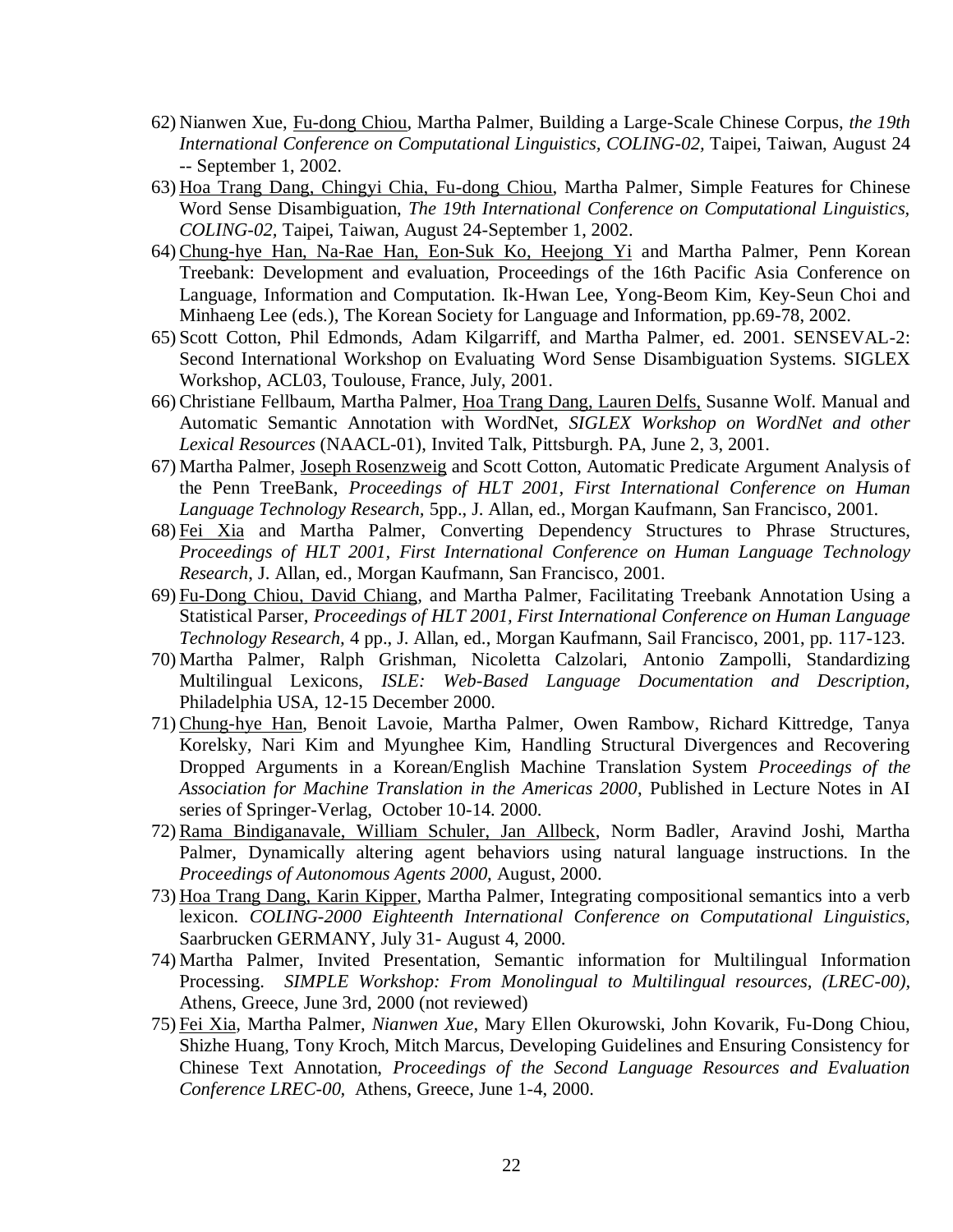- 76) Martha Palmer, Hoa Trang Dang, Joseph Rosenzweig*,* Sense Tagging the Penn Tree-bank, *Proceedings of the Second Language Resources and Evaluation Conference, LREC-00,* Athens, Greece, June 1-4, 2000.
- 77) Karin Kipper, Hoa Trang *Dang, William Schuler*, Martha Palmer, Building a class-based verb lexicon using TAGs. *TAG+5 Fifth International Workshop on Tree Adjoining Grammars and Related Formalisms,* Paris, FRANCE, May 25-27, 2000.
- 78) Matthew Stone, Tonia Bleam, Christine Doran, Martha Palmer, Lexicalized grammars and the description of motion events. *TAG+5 Fifth International Workshop on Tree Adjoining Grammars and Related Formalisms,* Paris, FRANCE, May 25-27, 2000.
- 79) Fei Xia*,* Martha Palmer. Comparing and integrating tree adjoining grammars. *TAG+5 Fifth International Workshop on Tree Adjoining Grammars and Related Formalisms, 4 pp. Paris,* FRANCE, May 25-27, 2000.
- 80) Michael White, Claire Cardie, Chung-hye Han, Nari Kim, Benoit Lavoie, Martha Palmer, Owen Rambow, Juntae Yoon, Towards translingual information access using portable information extraction, In the Proceedings of the Workshop on Embedded Machine Translation Systems, held in conjunction with NAACL-ANLP 2000, Seattle, Washington, May, 2000.
- 81) Karin Kipper and Martha Palmer, Representation of Actions as an Interlingua, *Proceedings of the Third Workshop on Applied Interlinguas, held in conjunction with ANLP-NAACL 2000,* 6 pp. Seattle, WA., April, 2000.
- 82) N. Badler, J. Allbeck, R. Bindiganavale, J. Bourne, M. Palmer, *J. Shi,* Real-Time Virtual Humans, *Proceedings of Digital Media Futures* British Computer Society, Bradford, UK, April, 1999.
- 83) Martha Palmer, Owen Rambow, Alexis Nasr, Rapid Prototyping of Domain-Specific Machine Translation Systems, , *AMTA-98,* Langhorne, PA, Oct 28-31, 1998.
- 84) N. Badler, R. Bindiganavale, J. Bourne, M. Palmer, J. Shi, W. Schuler, A Parameterized Action Representation for Virtual Human Agents, 7 pg, *Workshop on Embodied Conversational Characters, WECC98,* Lake Tahoe, CA, Oct 12-15, 1998.
- 85) Martha Palmer, Are WordNet sense distinctions appropriate for computational lexicons?, 8pg, SIGLEX-98, SENSEVAL, Herstmonceux, Sussex, UK, Sep 2-4, 1998.
- 86) Fei Xia, Martha Palmer, K. Vijay-Shanker, Joseph Rosenzweig, Consistent Grammar Development Using Partial-Tree Descriptions for Lexicalized Tree-Adjoining Grammar. TAG *4 Workshop,* 4pg, Philadelphia, PA, Aug 1 - 3, 1998.
- 87) Tonia Bleam, Martha Palmer, K. Vijay-Shanker, Motion Verbs and Semantic Features in TAG, *TAG 4 Workshop,* 4pg, Philadelphia, PA, Aug 1 - 3, 1998.
- 88) Martha Palmer, Resources for Multilingual Information Processing, *Workshop on Translingual Information Retrieval,* 15pg, Coling/ACL-98, Montreal, CA, August 16, 1998. (not reviewed)
- 89) Martha Palmer, Resources for Multilingual Information Processing, *Workshop on Translingual Information Retrieval,* 4pg, First International Conference on Language Resources, Granada, Spain, June 1, 1998. (not reviewed)
- 90) Hoa Trang Dang, Joseph Rosenzweig, Martha Palmer, Associating semantic components with Levin classes. In *Proceedings of Interlingua Workshop, MTSUMMIT97,* 8pg, San Diego, CA, Oct 28, 1997.
- 91) Alexis Nasr, Owen Rambow, Martha Palmer, Joseph Rosenzweig, Enriching lexical transfer with cross-linguistic semantic features. In *Proceedings of the Interlingua Workshop at the MT Summit,* 8pg, San Diego, California, Oct 28, 1997.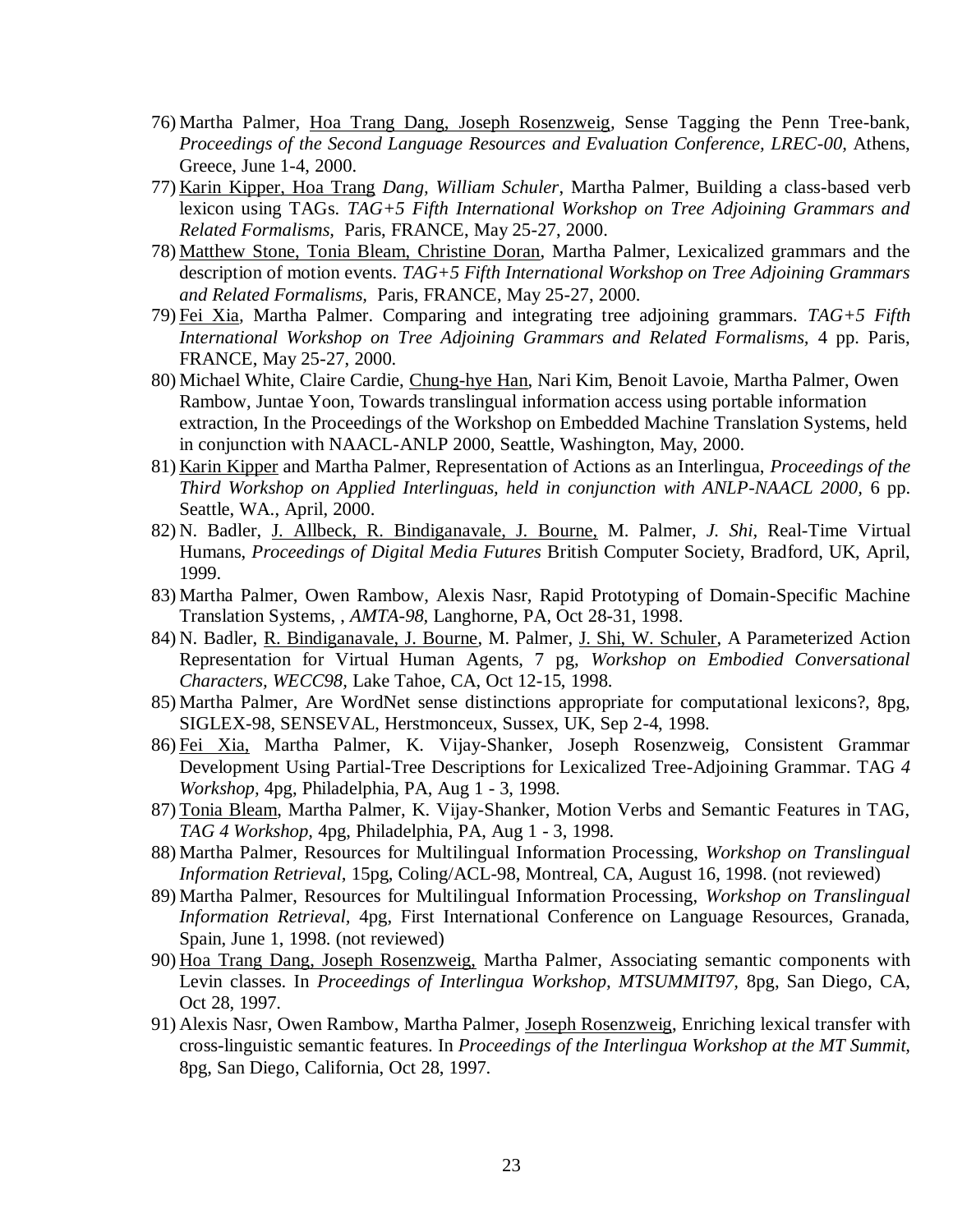- 92)Jong C. Park, Martha Palmer, Gay Washburn, Checking Grammatical Mistakes for English-as-a-Second-Language (ESL) Students, Invited Paper, *The Proceedings of the 8th KSEA Northeast Regional Conference,* pages 180-186, New Brunswick, NJ, 1997.
- 93)Jong C. Park, Martha Palmer, Gay Washburn, An English Grammar Checker as a Writing Aid for Students of English as a Second Language, *Conference on Applied Natural Language Processing, ANLP-97,* 8pg, Descriptions of System Demonstrations and Videos, April, 1997.
- 94) Martha Palmer, Joseph Rosenzweig, Hoa Trang Dang, Fei Xia, Capturing syntactic/semantic generalizations in a lexicalized grammar. *Invited presentation, Working session of Semantic Tagging Workshop,* ANLP-97, Washington, April, 1997.
- 95) Martha Palmer, Joseph Rosenzweig, Capturing Motion Verb Generalizations with Synchronous TAGs, *Proceedings of AMTA-96,* 8pg, Montreal, Quebec, October 1-5, 1996.
- 96) Martha Palmer, Joseph Rosenzweig, Representing Verb Classes in a Lexicalized Tree-Adjoining Grammar, *Predicative Forms Workshop associated with ECAI96,* Toulouse, France, August 1-2, 1996.
- 97) Chunghye Han, Fei Xia, Martha Palmer, Joseph Rosenzweig, Capturing Language Specific Constraints on Lexical Selection with Feature-Based Lexicalized Tree-Adjoining Grammars, *Proceedings of the International Conference on Chinese Computing,* 8pp.Singapore, June 4-7, 1996.
- 98) Martha Palmer, Hyun Seok Park, Dania Egedi, The Application of Korean-English Machine Translation to a Military Message Domain, *Fifth Annual IEEE Dual-Use Technologies and Applications Conference,* 8pg, May, 1995.
- 99) Bonnie Dorr and Martha Palmer, Building an LCS-Based Lexicon in TAGs. *AAAI Spring Symposium Series, Workshop on the Representation and Acquisition of Lexical Knowledge: Polysemy, Ambiguity, and Generativity*, 8pg, Stanford, CA, March, 1995.
- 100) Dania Egedi, Martha Palmer, Hyun Seok Park, Aravind Joshi, Korean to English Translation Using Synchronous TAGs*. In the Proceedings for the First Conference of the Association for Machine Translation in the Americas*, 8pg, Columbus, Maryland, October, 1994.
- 101) *Hyun Seok Park*, Dania Egedi, Martha Palmer, Recovering Empty Arguments in Korean. *Joint Conference of 8th ACLIC and 2nd PacFoCol,* 8pg, August, 1994.
- 102) Dania Egedi, Martha Palmer, Constraining Lexical Selection Across Languages Using TAGs, *Colloque Internationale sur les grammaires d'Arbres Adjoints (TAG+3),* 4pg, Technical Report TALANA-RG-94-01, TALANA, Universite de Paris, August, 1994.
- 103) Martha Palmer, A General Lexical Representation for an Effect Predicate, *Lexical Semantics Workshop,* 6pg, ACL Conference, Berkeley, CA, June, 1991.
- 104) Martha Palmer and Carl Weir. Developing knowledge acquisition tools for PUNDIT. In *RADC/IRDP Natural Language Processing Workshop,* 4pg, Rome, NY, Sept, 1989.
- 105) Lynette Hirschman, Martha Palmer, John Dowding, Debbie Dahl, Marcia Linebarger, Rebecca Passonneau, Francois Lang, Catherine Ball, and Carl Weir. The Pundit natural-language processing system. In *AI Systems in Government Conference^ Computer Society of the IEEE,* 6pg, March, 1989.
- 106) Martha Palmer. Natural Language Processing at Unisys, *Proceedings of the Speech and Natural Language DARPA Workshop,* 6pg, Philadelphia, PA, February, 1989.
- 107) Martha Palmer. The results of the Workshop on Evaluation of Natural Language Processing, *Proceedings of the Speech and Natural Language DARPA Workshop,* 6pg, Philadelphia, PA, February, 1989.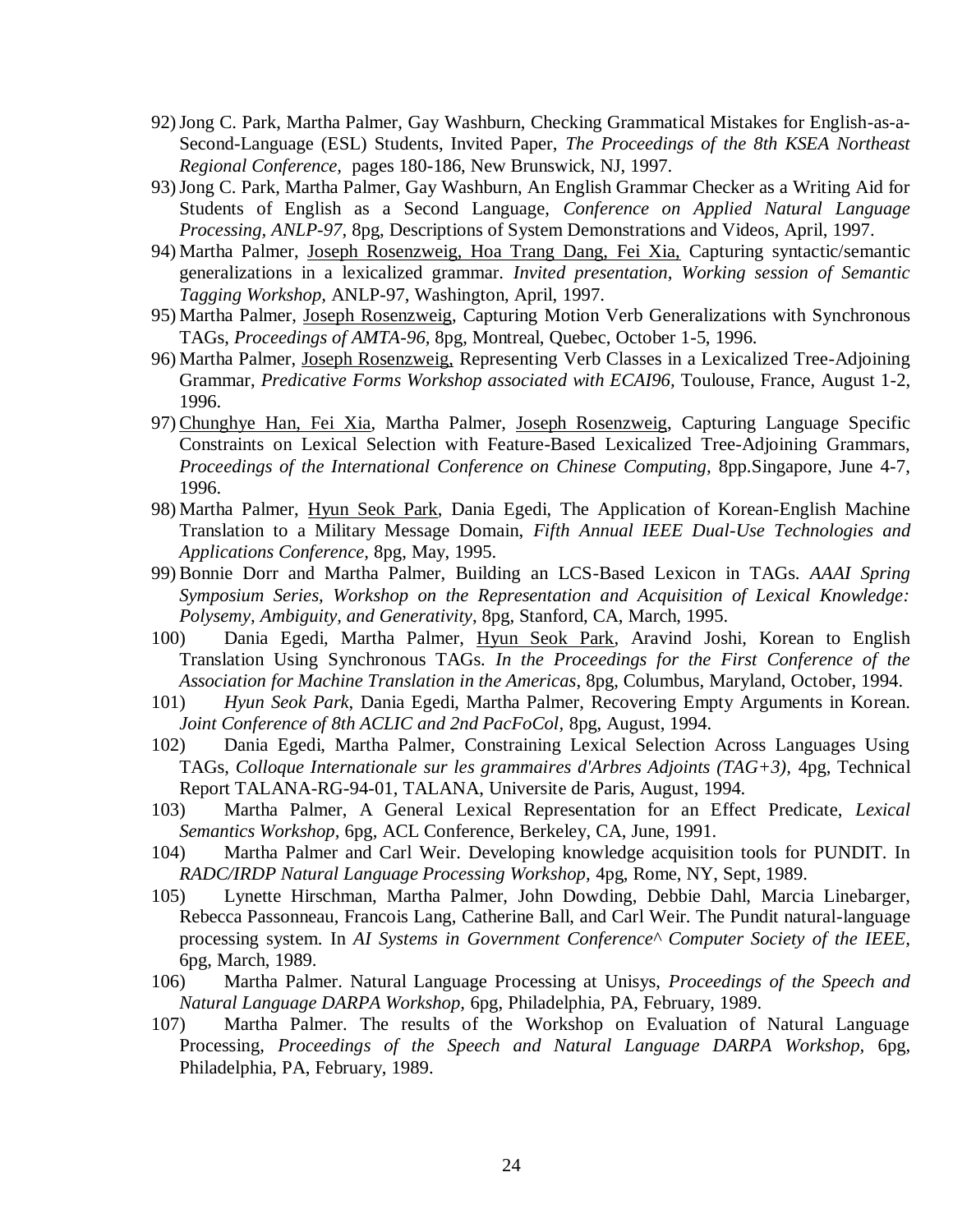- 108) Martha Palmer, Marcia Linebarger, Status of verb representations in PUNDIT, *Workshop on Theoretical and Computational Issues in Lexical Semantics,* 6pg, Waltham, MASS, Brandeis University, April 21-24 1988.
- 109) R. Cohen, M. Filgueiras, M. Palmer, P. Saint-Dizier, and S. Szpakowicz. Panel session: On the semantics of natural language sentences in logic programming. In *Proceedings of the Second International Workshop on Natural Language Understanding and Logic Programming* Vancouver, Canada, 17-19 August, 1987.
- 110) Lynette Hirschman, Deborah Dahl, John Dowding, Francois-Michel Lang, Marcia Linebarger, Martha Palmer, Leslie Riley, Rebecca Passonneau. The PUNDIT Natural-Language Processing System, *Eleventh Penn Linguistics Colloquium,* Philadelphia, PA, January. 1987.
- 111) Martha Palmer, et al. Selective Depth-First Search in Prolog. In *Proceedings of First IEEE Conference on Artificial Intelligence Applications,* 6pg, Denver, CO, Dec 5-7, 1984.
- 112) Tim Finin and Martha Palmer. Parsing with Logical Variables. In *The Proceedings of the Conference on Applied Natural Language Processing,* 6pg, Santa Monica, CA, Feb., 1983.
- 113) Martha Palmer, "Where to Connect? Solving problems in semantics", *Department of Artificial Intelligence Working Paper,* 6pg, No. 22, University of Edinburgh, July, 1977.
- 114) Alan Bundy, George Luger, Martha Palmer, Robert Welham. Mecho: Year One, *Proceedings of the 2nd AISB Conference,* Ed. Brady, M., Edinburgh, July 1976, p. 94-103.
- 115) Martha Palmer, "PAT Pulleys and Things", *SIGART Newsletter,* 4pg, 1976.
- 116) Martha Palmer and Alan Bundy, "A note on McDermott's Symbol Mapping Problem", *SIGART Newsletter,* pp. 9-10, 1976.

#### **Book Chapters:**

- 1) Ralph Weischedel, Eduard Hovy, Mitchell Marcus, Martha Palmer, Robert Belvin, Sameer Pradan, Lance Ramshaw and Nianwen Xue. OntoNotes: A Large Training Corpus for Enhanced Processing, included in *Global Automatic Language Exploitation* (to appear).
- 2) Martha Palmer and Nianwen Xue, Corpus Annotation, *Handbook of Computational Linguistics and Natural Language*, eds., Shalom Lappin, Alex Clark and Chris Fox, Blackwell Press, pp 238-270., March, 2010.
- 3) Susan Brown and Martha Palmer, What Computers Need to Know about Verbs, *Semantic Computing,* editor Philip Sheu, IEEE Press/Wiley, 24 pp, under review, to appear, 2009.
- 4) Fei Xia, Martha Palmer and Aravind Joshi. "From Treebank to Tree-Adjoining Grammar", in *Complexity of Lexical Descriptions and its Relevance to Natural Language Processing: A Supertagging Approach,* edited by Srinivas Bangalore and Aravind K. Joshi, MIT Press, To appear.
- 5) Fei Xia, Martha Palmer, and Vijay Shanker, "Developing Tree-Adjoining Grammars with Lexical Descriptions," in *Complexity of Lexical Descriptions and its Relevance to Natural Language Processing: A Supertagging Approach,* edited by Srinivas Bangalore and Aravind K. Joshi, MIT Press, To appear.
- 6) Martha Palmer, Hwee Tou Ng, Hoa Trang Dang, Evaluation, *Word SenseDisambiguation: Algorithms, Applications, and Trends*, Eds. Phil Edmonds and Eneko Agirre, in the Text, Speech, and Language Technology Series, Kluwer Academic Publishers, 22 pp, June, 2006.
- 7) Christiane Fellbaum, Lauren Delfs, Hoa Trang Dang, Susanne Wolff, Martha Palmer, Word Meaning in Dictionaries, Corpora, and the Speaker's Mind, *Meaningful Texts: The Extraction of Semantic Information from Monolingual and Multilingual Corpora*, Eds. Geoff Barnbrook, Pernilla Danielsson and Michaela Mahlberg. Birmingham, UK: Birmingham University Press, pp. 31-38, 2005.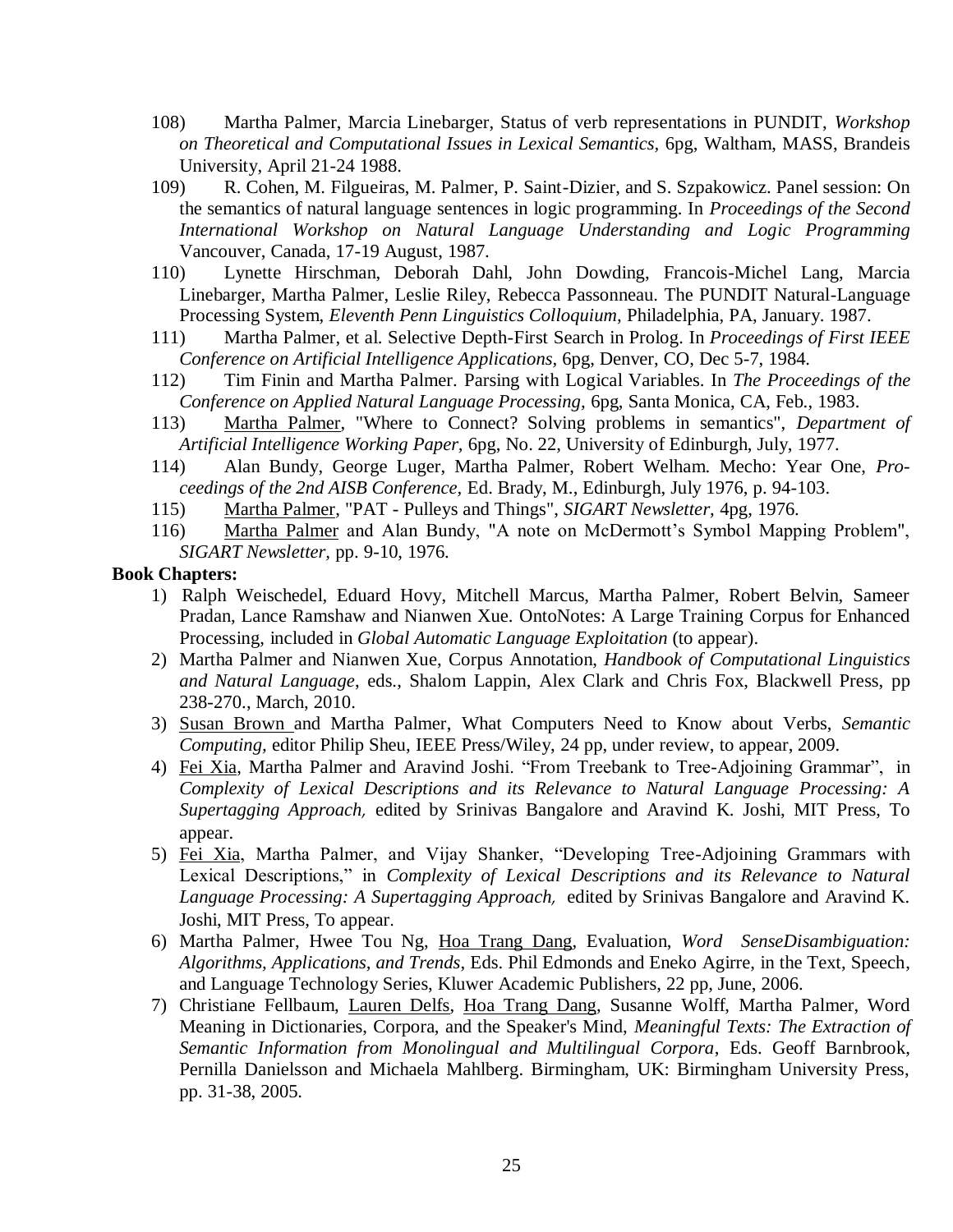- 8) Martha Palmer, Multilingual Resources, Multilingual Information Management: Current Levels and Future Abilities, pp. 1-33, ed by Eduard Hovy, Nancy Ide, Robert Fredreking, Joseph Mariani, and Antonio Zampoli, *Linguistica Computazionale*, Vol XIV-XV, Giardini editori e stampatori (Italy), 2001.
- 9) N. Badler, R. Bindiganavale, J. Allbeck, W. Schuler, L. Zhao, M. Palmer. "Parameterized Action Representation for virtual human agents," In J. Cassell, J. Sullivan, S. Prevost, and E. Churchill (eds.), *Embodied Conversational Agents,* MIT Press, 2000, pp. 256-284.
- 10) Martha Palmer, Dania Egedi, Chunghye Han, Fei Xia, and Joseph Rosenzweig, Constraining Lexical Selection across Languages using Tree Adjoining Grammars, In Anne Abeille and Owen Rambow (eds.), *Tree Adjoining Grammars: formal, computational and linguistic aspects* 20 pp., CSLI, 2000.
- 11) Martha Palmer, Joseph Rosenzweig, William Schuler, Capturing Motion Verb Generalizations with Synchronous TAGs, *Predicative Forms in NLP,* pp. 250-277, ed by Patrick St. Dizier, Kluwer Press, December, 1998.
- 12) Martha Palmer, Alain Polguere, A Lexical and Conceptual Analysis of Break, *Lexical Computational Semantics,* pp. 83-102, ed by Patrick St. Dizier, Cambridge University Press, 1995.
- 13) Martha Palmer, Carl Weir, Rebecca Passonneau, Tim Finin, The Kernel Text Understanding System, In *Natural Language Processing*, Eds. Fernando Pereira and Barbara Grosz, MIT Press, Cambridge, Mass, 1994.
- 14) Martha Palmer, Deboral Dahl, Rebecca [Schiffman] Passonneau, Lynette Hirschman, Marcia Linebarger, John Dowding. Recovering implicit information, In *Current Trends 'i,n Computational Linguistics: In honor of Don Walker,* Eds. Antonio Zampolli, Nico-Ictta Calzolari, and Martha Palmer (Guest Editor), pp. 500-515, Linguistica Com-putazionale, Vol IX.X, Giardini editori e stampatori (Italy) and Kluwer Academic Publishers, 1994.
- 15) R.Cohen, M. Filgueiras, M. Palmer, P. Saint-Dizier, and S. Szpakowicz. Panel session: On the semantics of natural language sentences in logic programming. In V. Dahl and P. Saint-Dizier, editors, *Natural Language Understanding and Logic Programming II,* pp. 319-333. North-Holland, New York, 1988.
- 16) Tim Finin and Martha Palmer. Parsing with Logical Variables, In Leonard Bole, editor, *Natural Language Parsing Systems,* pp. 33-48. Symbolic Computation Series - Artificial Intelligence. Springer-Verlag, Berlin, 1987.
- 17) A. Bundy, L. Byrd, G. Luger, C. Mellish, M. Palmer. Solving Mechanics Problems Using Metalevel Inference, in *Expert Systems in the Micro-Electronic Age,* pp. 50-65, ed. Donald Michie, Edinburgh University Press, 1979.

#### **Research Grant Related Presentations – Fall 1997 – 2008**

OntoNotes: English and Arabic PropBanks and Verb Senses

DARPA BANKS Workshop, BBN, Cambridge, MASS, May 12, 2008

PropBanks and Verb Senses – OntoNotes Working Session

Darpa-GALE PI Meeting, Tampa, Florida, April 8, 2008

- Propbank and WSD status
- OntoNotes and Eventive Nouns

Unified Linguistic Annotation Workshop, University of Colorado, March 18, 19, 2008

PropBank Unified Linguistic Annotation Workshop, Brandeis University, Feb 13, 2007

Word Sense Disambiguation, DARPA-GALE PI Meeting, SRI, Sep 22, 2005